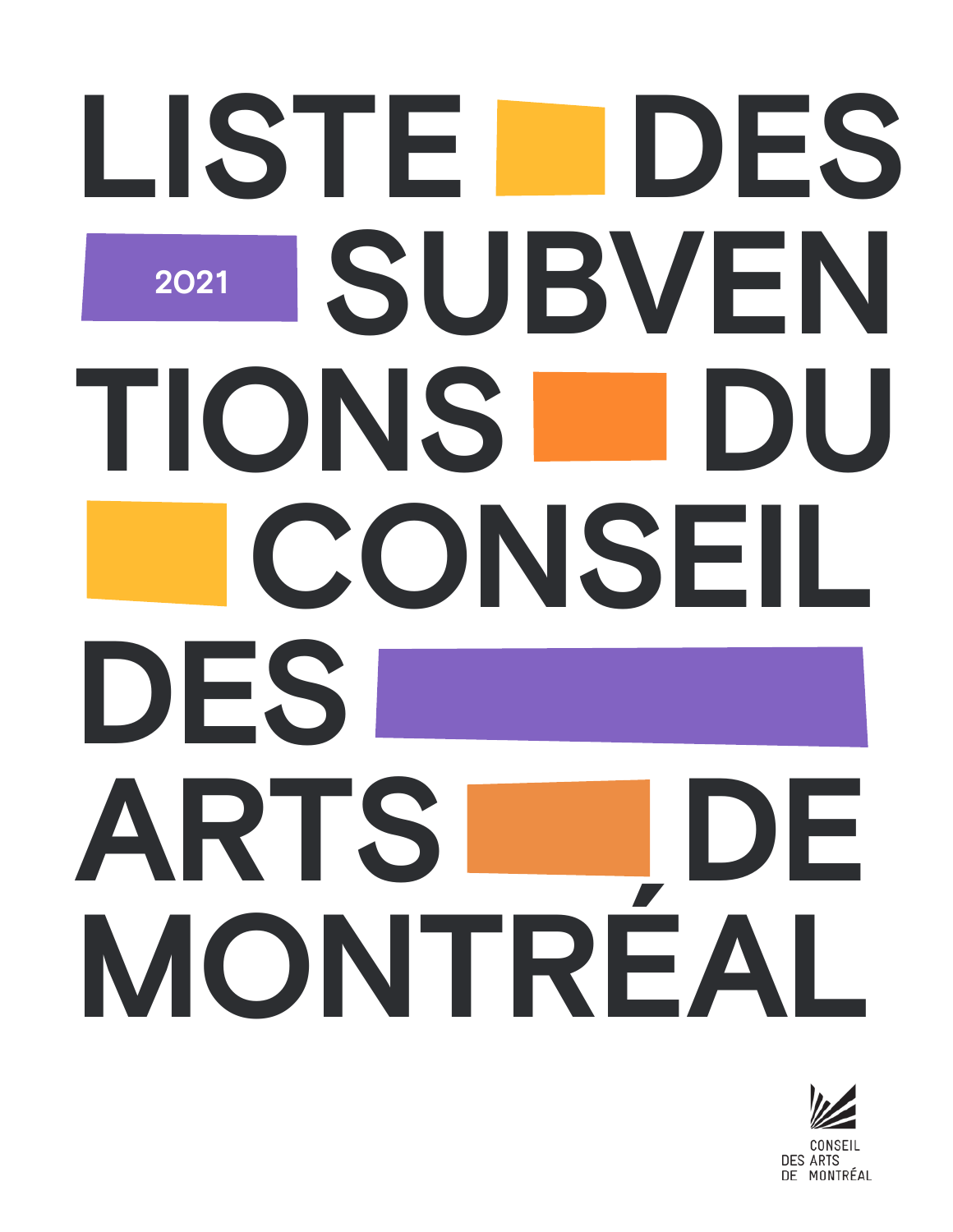## **PROGRAMMES 2021**

| Quand l'art prend l'air<br>Autres prix<br>Autres programmes<br>Autres résidences<br>Création dans les arrondissements de Montréal<br>Subvention aux ateliers d'artistes en arts visuels et métiers d'arts<br>Projet - Collectif<br>CultivART<br>démART-Mtl<br>Prix Envol pour la danse<br>Fonds de soutien aux frais d'accès<br>Fonctionnement quadriennal<br>Fonctionnement bisannuel<br><b>Grand Prix</b><br><b>Bourse Création Jazz</b><br>Bourse Mécènes investi-e-s pour les arts<br>« Nouvelle Garde »<br>Projet - Organisme<br>« Passerelle: de l'art à l'hôtel »<br>Parrainage fiscal<br>Des ponts culturels, d'une rive à l'autre<br>Projet spécial<br>Résidence Regard sur Montréal<br>Résidence en arts autochtones<br>Résidence de recherche-création pour la diversité culturelle en théâtre et en NPA<br>Résidence de formation en écriture critique pour les arts autochtones<br>« Résidence Impact pour les arts du cirque »"<br>Soutien aux artistes autochtones<br>Soutien aux artistes S/sourds et en situation de handicap<br>Soutien aux collectifs et organismes autochtones<br>Stages rémunérés en philanthropie culturelle<br>Tournées | Noms abrégés     | Programmes 2021 |
|----------------------------------------------------------------------------------------------------------------------------------------------------------------------------------------------------------------------------------------------------------------------------------------------------------------------------------------------------------------------------------------------------------------------------------------------------------------------------------------------------------------------------------------------------------------------------------------------------------------------------------------------------------------------------------------------------------------------------------------------------------------------------------------------------------------------------------------------------------------------------------------------------------------------------------------------------------------------------------------------------------------------------------------------------------------------------------------------------------------------------------------------------------------|------------------|-----------------|
|                                                                                                                                                                                                                                                                                                                                                                                                                                                                                                                                                                                                                                                                                                                                                                                                                                                                                                                                                                                                                                                                                                                                                                | AIR              |                 |
|                                                                                                                                                                                                                                                                                                                                                                                                                                                                                                                                                                                                                                                                                                                                                                                                                                                                                                                                                                                                                                                                                                                                                                | <b>APRIX</b>     |                 |
|                                                                                                                                                                                                                                                                                                                                                                                                                                                                                                                                                                                                                                                                                                                                                                                                                                                                                                                                                                                                                                                                                                                                                                | <b>APROG</b>     |                 |
|                                                                                                                                                                                                                                                                                                                                                                                                                                                                                                                                                                                                                                                                                                                                                                                                                                                                                                                                                                                                                                                                                                                                                                | <b>ARES</b>      |                 |
|                                                                                                                                                                                                                                                                                                                                                                                                                                                                                                                                                                                                                                                                                                                                                                                                                                                                                                                                                                                                                                                                                                                                                                | ARR              |                 |
|                                                                                                                                                                                                                                                                                                                                                                                                                                                                                                                                                                                                                                                                                                                                                                                                                                                                                                                                                                                                                                                                                                                                                                | <b>ATELIERS</b>  |                 |
|                                                                                                                                                                                                                                                                                                                                                                                                                                                                                                                                                                                                                                                                                                                                                                                                                                                                                                                                                                                                                                                                                                                                                                | COLL             |                 |
|                                                                                                                                                                                                                                                                                                                                                                                                                                                                                                                                                                                                                                                                                                                                                                                                                                                                                                                                                                                                                                                                                                                                                                | <b>CULTIVART</b> |                 |
|                                                                                                                                                                                                                                                                                                                                                                                                                                                                                                                                                                                                                                                                                                                                                                                                                                                                                                                                                                                                                                                                                                                                                                | <b>DEMART</b>    |                 |
|                                                                                                                                                                                                                                                                                                                                                                                                                                                                                                                                                                                                                                                                                                                                                                                                                                                                                                                                                                                                                                                                                                                                                                | <b>ENVOL</b>     |                 |
|                                                                                                                                                                                                                                                                                                                                                                                                                                                                                                                                                                                                                                                                                                                                                                                                                                                                                                                                                                                                                                                                                                                                                                | <b>FACCES</b>    |                 |
|                                                                                                                                                                                                                                                                                                                                                                                                                                                                                                                                                                                                                                                                                                                                                                                                                                                                                                                                                                                                                                                                                                                                                                | <b>FONCT</b>     |                 |
|                                                                                                                                                                                                                                                                                                                                                                                                                                                                                                                                                                                                                                                                                                                                                                                                                                                                                                                                                                                                                                                                                                                                                                | FONCT-B          |                 |
|                                                                                                                                                                                                                                                                                                                                                                                                                                                                                                                                                                                                                                                                                                                                                                                                                                                                                                                                                                                                                                                                                                                                                                | GP               |                 |
|                                                                                                                                                                                                                                                                                                                                                                                                                                                                                                                                                                                                                                                                                                                                                                                                                                                                                                                                                                                                                                                                                                                                                                | JAZZ             |                 |
|                                                                                                                                                                                                                                                                                                                                                                                                                                                                                                                                                                                                                                                                                                                                                                                                                                                                                                                                                                                                                                                                                                                                                                | MIA              |                 |
|                                                                                                                                                                                                                                                                                                                                                                                                                                                                                                                                                                                                                                                                                                                                                                                                                                                                                                                                                                                                                                                                                                                                                                | <b>NG</b>        |                 |
|                                                                                                                                                                                                                                                                                                                                                                                                                                                                                                                                                                                                                                                                                                                                                                                                                                                                                                                                                                                                                                                                                                                                                                | <b>ORG</b>       |                 |
|                                                                                                                                                                                                                                                                                                                                                                                                                                                                                                                                                                                                                                                                                                                                                                                                                                                                                                                                                                                                                                                                                                                                                                | <b>PASS</b>      |                 |
|                                                                                                                                                                                                                                                                                                                                                                                                                                                                                                                                                                                                                                                                                                                                                                                                                                                                                                                                                                                                                                                                                                                                                                | PF               |                 |
|                                                                                                                                                                                                                                                                                                                                                                                                                                                                                                                                                                                                                                                                                                                                                                                                                                                                                                                                                                                                                                                                                                                                                                | <b>PONTS</b>     |                 |
|                                                                                                                                                                                                                                                                                                                                                                                                                                                                                                                                                                                                                                                                                                                                                                                                                                                                                                                                                                                                                                                                                                                                                                | PS               |                 |
|                                                                                                                                                                                                                                                                                                                                                                                                                                                                                                                                                                                                                                                                                                                                                                                                                                                                                                                                                                                                                                                                                                                                                                | <b>REGARD</b>    |                 |
|                                                                                                                                                                                                                                                                                                                                                                                                                                                                                                                                                                                                                                                                                                                                                                                                                                                                                                                                                                                                                                                                                                                                                                | <b>RESI-AA</b>   |                 |
|                                                                                                                                                                                                                                                                                                                                                                                                                                                                                                                                                                                                                                                                                                                                                                                                                                                                                                                                                                                                                                                                                                                                                                | RESI-DC-TNPA     |                 |
|                                                                                                                                                                                                                                                                                                                                                                                                                                                                                                                                                                                                                                                                                                                                                                                                                                                                                                                                                                                                                                                                                                                                                                | RESI-EC-AA       |                 |
|                                                                                                                                                                                                                                                                                                                                                                                                                                                                                                                                                                                                                                                                                                                                                                                                                                                                                                                                                                                                                                                                                                                                                                | RESI-IAC         |                 |
|                                                                                                                                                                                                                                                                                                                                                                                                                                                                                                                                                                                                                                                                                                                                                                                                                                                                                                                                                                                                                                                                                                                                                                | <b>SAA</b>       |                 |
|                                                                                                                                                                                                                                                                                                                                                                                                                                                                                                                                                                                                                                                                                                                                                                                                                                                                                                                                                                                                                                                                                                                                                                | SASESH           |                 |
|                                                                                                                                                                                                                                                                                                                                                                                                                                                                                                                                                                                                                                                                                                                                                                                                                                                                                                                                                                                                                                                                                                                                                                | <b>SCOA</b>      |                 |
|                                                                                                                                                                                                                                                                                                                                                                                                                                                                                                                                                                                                                                                                                                                                                                                                                                                                                                                                                                                                                                                                                                                                                                | STAGE-PHIL       |                 |
|                                                                                                                                                                                                                                                                                                                                                                                                                                                                                                                                                                                                                                                                                                                                                                                                                                                                                                                                                                                                                                                                                                                                                                | <b>TOUR</b>      |                 |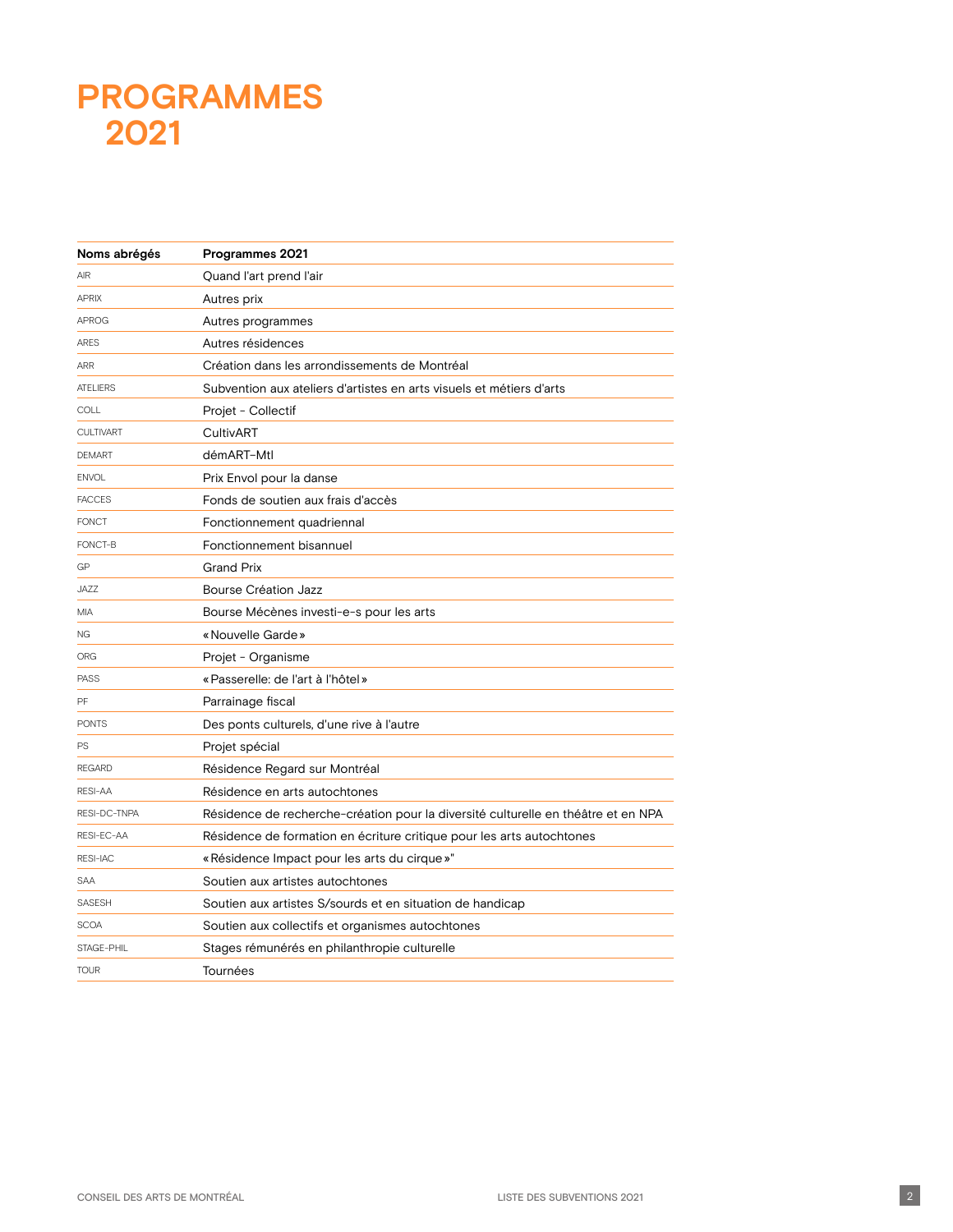## **LISTE DES SUBVENTIONS**

| (MAI) MONTRÉAL, ARTS INTERCULTURELS   | <b>ARES</b>   | 11 500  |
|---------------------------------------|---------------|---------|
|                                       | <b>FACCES</b> | 2 000   |
|                                       | FONCT-B       | 100 000 |
| 100LUX                                | <b>ENVOL</b>  | 10 000  |
|                                       | ORG           | 10 000  |
| 14 LIEUX                              | AIR           | 11 450  |
|                                       | FONCT-B       | 20 000  |
| 21-22 TEAM                            | COLL          | 6 000   |
| 24/30 I/S                             | <b>FONCT</b>  | 18 000  |
| 4D ART LEMIEUX/PILON INC.             | <b>FONCT</b>  | 32 000  |
| 7 MILLIMÉTRES                         | <b>TOUR</b>   | 3 279   |
| AD LIB                                | COLL          | 9 000   |
| ADA                                   | COLL          | 4 000   |
| ADA X                                 | <b>FONCT</b>  | 18 000  |
| AFILA.SI                              | <b>COLL</b>   | 7 000   |
| AFROPOLITAIN NOMADE                   | <b>ARES</b>   | 15 000  |
| AGENCE TOPO                           | <b>DEMART</b> | 18 666  |
|                                       | <b>FONCT</b>  | 20 000  |
| AGORA DE LA DANSE                     | <b>FONCT</b>  | 47 000  |
| AKAWUI                                | AIR           | 8050    |
| ALAIN BÉDARD                          | COLL          | 5 000   |
| ALCHIMIES, CREATIONS ET CULTURES      | <b>FONCT</b>  | 39 000  |
| ALEXANDRE LE BLANC                    | JAZZ          | 5 000   |
| ALIDA ESMAIL                          | COLL          | 9 000   |
| ALT PHI                               | <b>COLL</b>   | 5 000   |
| AMPLE MAN DANSE                       | ORG           | 7 000   |
|                                       | <b>TOUR</b>   | 15 000  |
| ANDREA PEÑA & ARTISTES                | ORG           | 12 000  |
| ANÉMONE 47                            | ORG           | 10 000  |
| ANNE PLAMONDON PRODUCTIONS            | <b>ORG</b>    | 4 000   |
| <b>ARCHITEK PERCUSSION</b>            | ORG           | 10 000  |
| <b>ARCMTL</b>                         | <b>FONCT</b>  | 16 000  |
| ARPRIM, CENTRE D'ESSAI EN ART IMPRIMÉ | <b>FONCT</b>  | 12 000  |
| <b>ART ENTR'ELLES</b>                 | ORG           | 6 000   |
| <b>ART SOUTERRAIN</b>                 | <b>FONCT</b>  | 30 000  |
| ARTCH - ART CONTEMPORAIN ÉMERGENT     | <b>DEMART</b> | 18 666  |
|                                       | ORG           | 13 000  |
|                                       | PF            | 10 000  |
| <b>ARTICULE</b>                       | <b>FONCT</b>  | 22 000  |
| <b>ARTIFICIEL.NET</b>                 | ORG           | 15 000  |

| ARTOPOLE - MAISON D'ENTREPRENEURIAT<br><b>ARTISTIQUE</b>                         | ORG           | 12 000 |
|----------------------------------------------------------------------------------|---------------|--------|
| <b>ARTS SUR GLACE</b>                                                            | AIR           | 7 760  |
|                                                                                  | FONCT-B       | 15 000 |
|                                                                                  | GP            | 3 000  |
|                                                                                  | PS            | 7 000  |
| ASSOCIATION DES CINÉMAS<br>PARALLÈLES DU QUÉBEC                                  | <b>FONCT</b>  | 8 000  |
| ASSOCIATION DES GALERIES D'ART<br>CONTEMPORAIN (MONTRÉAL)                        | ORG           | 18 000 |
| ASSOCIATION DES LIBRAIRES DU QUÉBEC                                              | <b>APRIX</b>  | 20 000 |
|                                                                                  | <b>ARES</b>   | 18 000 |
| ASSOCIATION DES PROFESSIONNELS<br>DES ARTS DE LA SCÈNE DU QUÉBEC                 | <b>ORG</b>    | 8 000  |
| ASSOCIATION POUR LA CRÉATION ET<br>LA RECHERCHE ÉLECTRO-ACOUSTIQUES<br>DU QUÉBEC | <b>FONCT</b>  | 80 000 |
| ASSOCIATION QUÉBÉCOISE DES<br>MARIONNETTISTES A.O.M.                             | <b>ORG</b>    | 12 000 |
|                                                                                  | PF            | 2 386  |
| ATELIER DU CONTE EN MUSIQUE ET<br>EN IMAGES INC.                                 | FONCT-B       | 9 000  |
| ATELIER LA COULÉE                                                                | AIR           | 8 150  |
|                                                                                  | ORG           | 5 000  |
| ATSA                                                                             | <b>FONCT</b>  | 30 000 |
| AU CRIQUE APRÉS SOUPER                                                           | COLL          | 6 000  |
| <b>AUDIOTOPIE COOP</b>                                                           | <b>ORG</b>    | 4 800  |
| <b>AUDREY-ANNE BOUCHARD</b>                                                      | <b>FACCES</b> | 768    |
| AUGUSTE QUARTET - PLUS                                                           | COLL          | 8 000  |
| AURÉLIEN TOMASI                                                                  | GP            | 3 000  |
| AUSGANG PLAZA                                                                    | AIR           | 14 325 |
|                                                                                  | ORG           | 20 000 |
| AUTELS PARTICULIERS                                                              | <b>ORG</b>    | 7 000  |
|                                                                                  | <b>TOUR</b>   | 5 592  |
| AZALIA SHAHIDIKAVIANI                                                            | SASESH        | 8 965  |
| BABINEAU/CHARTRAND                                                               | COLL          | 4 800  |
| <b>BACH AVANT DODO   BACH BEFORE BEDTIME AIR</b>                                 |               | 7064   |
| BACH-ACADÉMIE DE MONTRÉAL                                                        | FONCT-B       | 23 000 |
| <b>BAND DESSINÉ</b>                                                              | COLL          | 3 500  |
| BANITSA                                                                          | COLL          | 6 000  |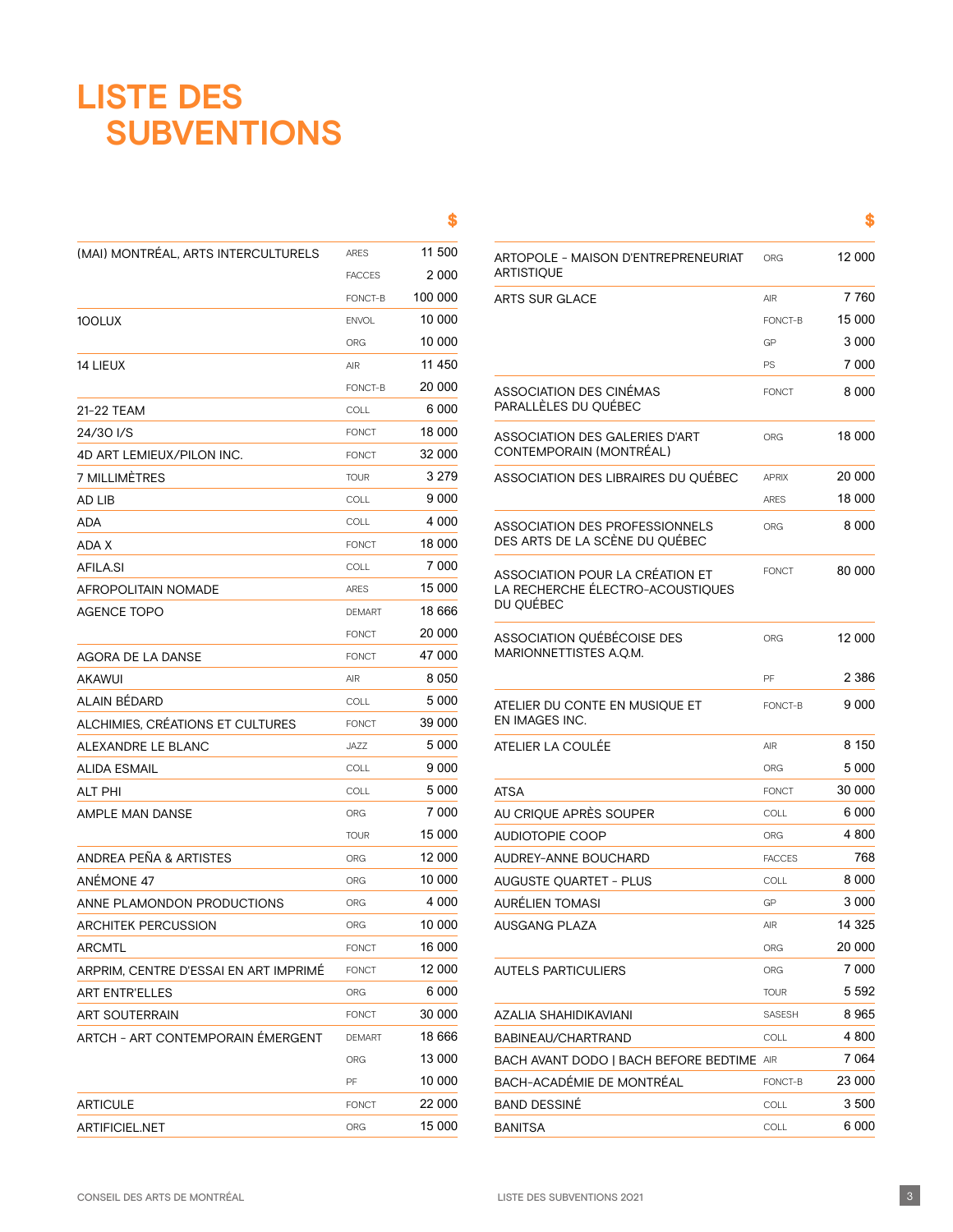| <b>BAOBAB - CRÉATION MULTIDISCIPLINAIRE</b>              | AIR          | 15 000  |
|----------------------------------------------------------|--------------|---------|
|                                                          | <b>ORG</b>   | 5 0 0 0 |
| BEATS                                                    | COLL         | 8000    |
|                                                          | MIA          | 4 000   |
| <b>BERCEURS DU TEMPS</b>                                 | ORG          | 8000    |
| BIENNALE D'ART CONTEMPORAIN<br>AUTOCHTONE                | ORG          | 25 000  |
| <b>BIGICO</b>                                            | FONCT-B      | 10 000  |
|                                                          | PS           | 5 000   |
| <b>BLACK ON BLACK FILMS</b>                              | <b>ARES</b>  | 20 000  |
|                                                          | ORG          | 10 000  |
| <b>BOUCAN COLLECTIF</b>                                  | COLL         | 4 0 0 0 |
| BOUGE DE LA                                              | <b>FONCT</b> | 30 000  |
| <b>BOULOUKI THEATRE</b>                                  | COLL         | 5 000   |
| <b>BRIGITTE ET FÉLIX</b>                                 | COLL         | 7 000   |
| <b>BRIGITTE POULIN</b>                                   | COLL         | 5 0 0 0 |
| BRIGITTE SAINT-AUBIN ET ERIC JEAN                        | COLL         | 5 000   |
| <b>BUZZ CUIVRES</b>                                      | FONCT-B      | 14 000  |
| <b>BW MUSIQUE</b>                                        | <b>FONCT</b> | 9 000   |
|                                                          | PS           | 6000    |
| BY US FOR EVERYONE                                       | AIR          | 11 333  |
| C.M.C. - CONCOURS DE MUSIQUE<br>DU CANADA INC.           | <b>ORG</b>   | 10 000  |
| ÇA S'EN VIENT                                            | AIR          | 15 000  |
| CAHIERS DE THÉÂTRE JEU INC.                              | <b>FONCT</b> | 22 000  |
| CAI GLOVER                                               | SASESH       | 14 404  |
| CAPAS INC. (AGENCE MICKAEL SPINNHIRNY)                   | ORG          | 6 000   |
| CARINE AU MICRO ET LE SIKA BAND                          | COLL         | 7 000   |
| CARREFOUR JEUNESSE-EMPLOI<br>MONTRÉAL CENTRE-VILLE       | <b>APROG</b> | 12 500  |
|                                                          | ΝG           | 255 000 |
| CASTELIERS                                               | ARES         | 10 100  |
|                                                          | <b>FONCT</b> | 30 000  |
| CENTRE CANADIEN D'ARCHITECTURE                           | <b>FONCT</b> | 90 000  |
| <b>CENTRE CULTUREL KABIR</b>                             | FONCT-B      | 18 000  |
| <b>CENTRE D'ART DAPHNE</b>                               | <b>ORG</b>   | 15 500  |
| CENTRE D'ART ET DE DIFFUSION CLARK                       | <b>FONCT</b> | 30 000  |
|                                                          | RESI-AA      | 12 000  |
| CENTRE D'ART ET D'ESSAI DE LA<br>CINÉMATHÈQUE QUÉBÉCOISE | FONCT-B      | 15 000  |

| <b>CENTRE DE DIFFUSION 3D</b>                               | <b>FONCT</b>  | 15 000  |
|-------------------------------------------------------------|---------------|---------|
|                                                             | PS            | 3 000   |
| CENTRE DE MUSIQUE CANADIENNE<br>AU OUÉBEC                   | FONCT-B       | 12 000  |
| CENTRE DE PRODUCTION ET D'EXPOSITION<br><b>EASTERN BLOC</b> | FONCT-B       | 15 000  |
| CENTRE DE SANTÉ DES AUTOCHTONES<br>DE MONTRÉAL              | GP            | 3 000   |
| CENTRE DES ARTS ACTUELS SKOL                                | <b>FONCT</b>  | 20 000  |
| CENTRE DES AUTEURS DRAMATIQUES<br>(MONTRÉAL) (CEAD)         | <b>ARES</b>   | 8800    |
|                                                             | <b>FONCT</b>  | 60 000  |
| CENTRE DES MÉTIERS DU VERRE<br>DU QUÉBEC INC.               | <b>FONCT</b>  | 16 000  |
| CENTRE DES MUSICIENS DU MONDE                               | <b>ARES</b>   | 18 000  |
|                                                             | <b>ORG</b>    | 25 000  |
| <b>CENTRE D'INFORMATION ARTEXTE</b>                         | <b>FONCT</b>  | 31 000  |
|                                                             | RESI-EC-AA    | 10 000  |
| CENTRE DU THÉÂTRE D'AUJOURD'HUI                             | <b>FONCT</b>  | 112 000 |
| CENTRE SEGAL DES ARTS DE LA SCÈNE                           | <b>FACCES</b> | 2 000   |
|                                                             | <b>FONCT</b>  | 65 000  |
| <b>CENTRE TURBINE</b>                                       | <b>FONCT</b>  | 15 000  |
| <b>CERCLE D'EXPRESSION ARTISTIQUE</b><br>NYATA NYATA        | <b>FONCT</b>  | 30 000  |
| CHAMBRE NOIRE, COMPAGNIE DE<br>CRÉATION                     | <b>ORG</b>    | 10 000  |
| CHAN RAVY PUTH                                              | SASESH        | 23 900  |
| CHANTS LIBRES, COMPAGNIE LYRIQUE<br>DE CRÉATION             | FONCT-B       | 20 000  |
| CHARLOTTE JACOB-MAGUIRE                                     | SASESH        | 21 750  |
| CHÉLANIE BEAUDIN-QUINTIN                                    | COLL          | 8 000   |
| CINÉCLUB DE MONTRÉAL 1992                                   | ORG           | 8 0 0 0 |
| CINÉMA PUBLIC                                               | AIR           | 15 000  |
|                                                             | ORG           | 18 000  |
|                                                             | PF            | 6 438   |
| CINÉ-VERDUN                                                 | ORG           | 9 000   |
|                                                             | PF            | 100     |
| <b>CIRCA ART ACTUEL</b>                                     | FONCT-B       | 24 000  |
| <b>CIRCUIT - MUSIQUES CONTEMPORAINES</b>                    | <b>FONCT</b>  | 8 0 0 0 |
| CIRCUIT-EST                                                 | <b>FONCT</b>  | 60 000  |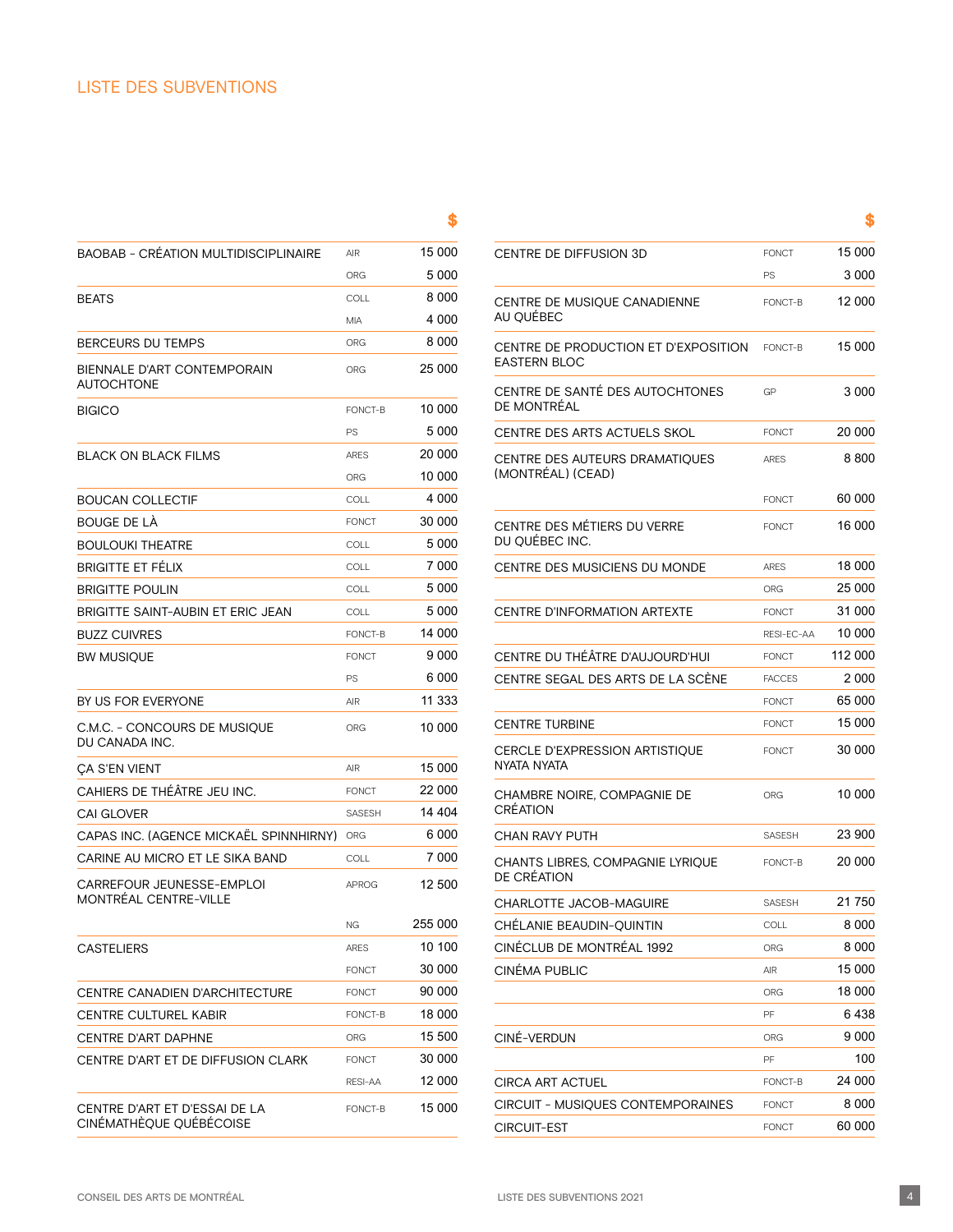| <b>CIRQUE BARCODE</b>                                    | AIR          | 15 000  |
|----------------------------------------------------------|--------------|---------|
|                                                          | ORG          | 12 000  |
|                                                          | PASS         | 30 000  |
| CIRQUE COEUR DE POMME                                    | COLL         | 5 0 0 0 |
| <b>CIRQUE ÉLOIZE</b>                                     | <b>ARES</b>  | 3 000   |
|                                                          | <b>FONCT</b> | 35 000  |
|                                                          | PF           | 44 925  |
|                                                          | PS           | 8 000   |
| <b>CIRQUE HORS PISTE</b>                                 | ORG          | 15 000  |
| CITÉ DES ARTS DU CIRQUE                                  | ARES         | 3 000   |
|                                                          | FONCT-B      | 74 000  |
| CLAIRE RENAUD                                            | MIA          | 3 000   |
| CLAUDETTE LEMAY                                          | COLL         | 7 000   |
| CLAVECIN EN CONCERT                                      | <b>FONCT</b> | 14 000  |
| COALITION M.É.D.I.A.                                     | <b>ORG</b>   | 4 000   |
| CODES D'ACCÉS                                            | <b>FONCT</b> | 20 000  |
| COLLECTIF AUDITIONS                                      | COLL         | 6 000   |
| COLLECTIF CIRQU'AVÉLO                                    | COLL         | 5 0 0 0 |
| COLLECTIF DES FAUBOURGS                                  | COLL         | 5 000   |
| COLLECTIF EN ATTENDANT                                   | COLL         | 5 000   |
| COLLECTIF EVELYNE ET STÉPHANE                            | AIR          | 4 680   |
| COLLECTIF FLÒ                                            | ARR          | 25 000  |
| COLLECTIF GEORGE STAMOS                                  | COLL         | 7 000   |
| <b>COLLECTIF KERWIN-SIMARD</b>                           | COLL         | 6 000   |
| COLLECTIF L'AMOUR TE REVIENDRA                           | COLL         | 7 000   |
| COLLECTIF LIBERTÉ INC.                                   | <b>FONCT</b> | 16 000  |
|                                                          | PS           | 3 000   |
| <b>COLLECTIF MÉ</b>                                      | COLL         | 7 000   |
| <b>COLLECTIF MYRIADE</b>                                 | COLL         | 5 000   |
| COLLECTIF ÖM                                             | COLL         | 5 500   |
| COLLECTIF PASSEURS DE VOIX                               | COLL         | 4 000   |
| <b>COLLECTIF PERCEPTO</b>                                | SASESH       | 20 000  |
| <b>COLLECTIF SCUSE</b>                                   | RESI-IAC     | 15 000  |
| <b>COLLECTIF SUNRISE</b>                                 | COLL         | 7 000   |
| COLLECTIF THÉÂTRAL POTOMITAN                             | COLL         | 6 000   |
| COLLECTIF TÖLE OBNL                                      | ORG          | 7 000   |
| COLLECTIF TRANSTAÏGA                                     | COLL         | 7 000   |
| <b>COMMUNICATION CRÉATIVE</b><br><b>HUMAN PLAYGROUND</b> | PASS         | 30 000  |

| COMMUNICATION-JEUNESSE                                                 | <b>ARES</b>   | 31 500  |
|------------------------------------------------------------------------|---------------|---------|
|                                                                        | FONCT-B       | 15 000  |
| COMPAGNIE ARTISTIQUE FORWARD<br><b>MOVEMENTS</b>                       | AIR           | 15 000  |
|                                                                        | <b>ORG</b>    | 10 000  |
| COMPAGNIE CATHERINE GAUDET                                             | <b>ORG</b>    | 8 000   |
| COMPAGNIE DE CRÉATION LES MARCELS                                      | <b>ORG</b>    | 4 000   |
| COMPAGNIE DE DANSE EBNFLOH                                             | FONCT-B       | 14 000  |
| <b>COMPAGNIE DE PRODUCTION</b><br><b>LES FOUTOUKOURS</b>               | <b>ORG</b>    | 10 000  |
| COMPAGNIE DE THÉÂTRE LE CARROUSEL                                      | <b>FONCT</b>  | 63 000  |
| <b>COMPAGNIE FLAK</b>                                                  | <b>FONCT</b>  | 30 000  |
| <b>COMPAGNIE KATIE WARD</b>                                            | <b>ORG</b>    | 7 000   |
|                                                                        | PF            | 6 020   |
| COMPAGNIE LA OTRA ORILLA                                               | <b>FONCT</b>  | 15 000  |
| COMPAGNIE MOBILE HOME                                                  | FONCT-B       | 11 000  |
|                                                                        | <b>TOUR</b>   | 855     |
| <b>COMPAGNIE MUSICALE LA NEF</b>                                       | <b>FONCT</b>  | 18 000  |
| COMPAGNIE THÉÂTRALE LA FABRIK                                          | FONCT-B       | 14 000  |
| COMPAGNIE THÉÂTRE CRÉOLE                                               | ORG           | 5 000   |
| COMPAGNIE TRANS-THÉÂTRE                                                | FONCT-B       | 22 000  |
| <b>COMPAGNIE VIRGINIE BRUNELLE</b>                                     | FONCT-B       | 15 000  |
| CONCERTS AHUNTSIC EN FUGUE                                             | FONCT-B       | 17 000  |
| <b>CONCERTS LACHINE</b>                                                | <b>FONCT</b>  | 20 000  |
| CONCOURS INTERNATIONAL D'ORGUE<br>DU CANADA                            | AIR           | 15 000  |
|                                                                        | FONCT-B       | 14 000  |
| CONCOURS MUSICAL INTERNATIONAL<br>DE MONTRÉAL                          | <b>DEMART</b> | 18 666  |
|                                                                        | <b>FONCT</b>  | 15 000  |
| <b>CONFABULATION</b>                                                   | ORG           | 9 000   |
| CONFÉRENCE INTERNATIONALE DES ARTS<br>DE LA SCÈNE DE MONTRÉAL (CINARS) | FONCT-B       | 20 000  |
| CONFLUENCE - CRÉATEUR DE VOCATIONS                                     | ORG           | 6 000   |
|                                                                        | PF            | 4 3 5 0 |
| CONSEIL QUÉBÉCOIS DE LA MUSIQUE                                        | <b>FONCT</b>  | 45 500  |
|                                                                        | PS            | 6 000   |
| CONSEIL QUÉBÉCOIS DES RESSOURCES<br>HUMAINES EN CULTURE                | <b>APROG</b>  | 4 000   |
| CONSEIL QUÉBÉCOIS DU THÉÂTRE                                           | <b>FONCT</b>  | 10 000  |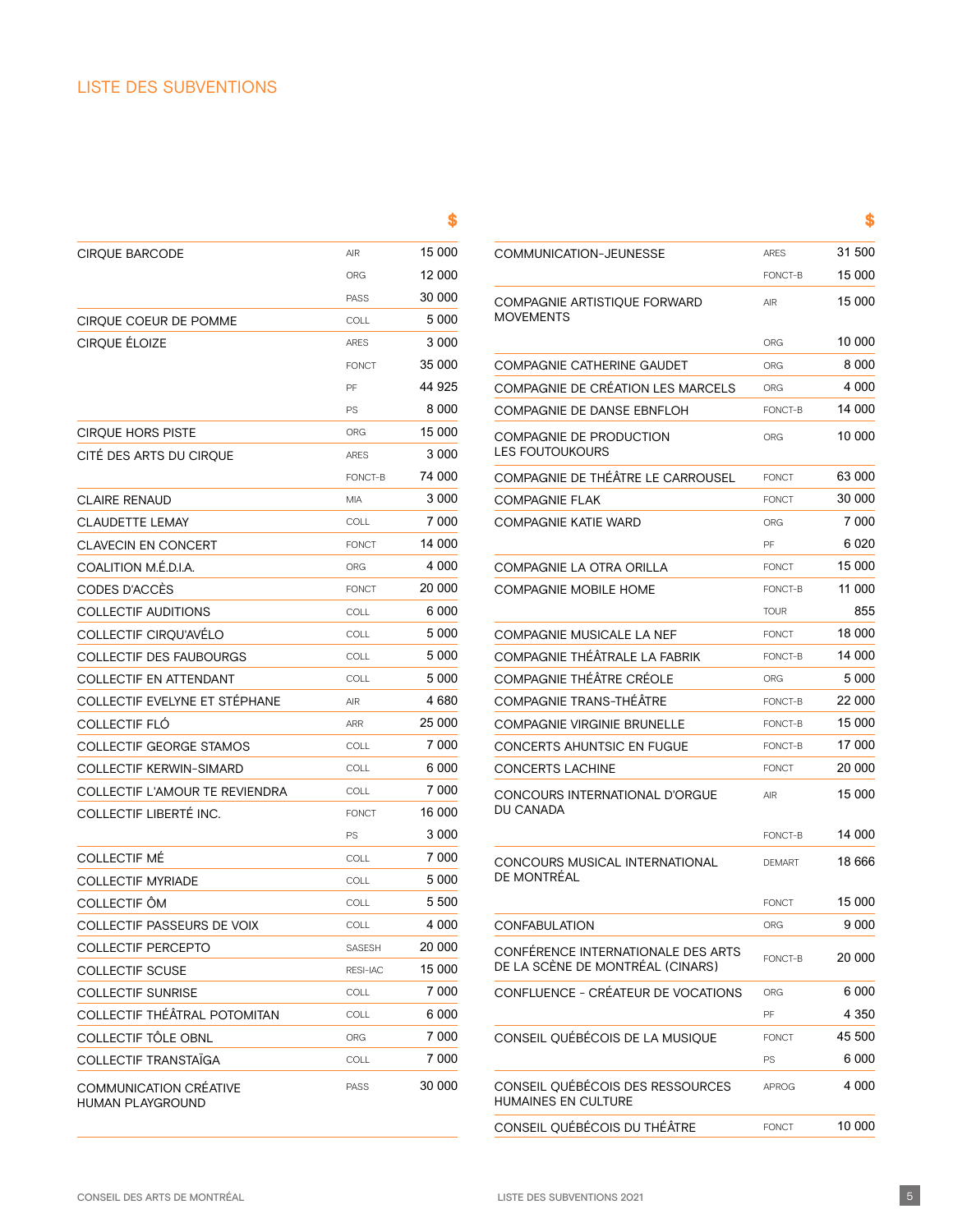| CONSTANTINOPLE                                            | <b>FONCT</b>   | 24 000 |
|-----------------------------------------------------------|----------------|--------|
| CONVENTION INTERNATIONALE DE<br>LA CULTURE URBAINE (CICU) | <b>ORG</b>     | 14 000 |
| CONVERSATIONS PHILANTHROPIQUES<br><b>EN CULTURE</b>       | APROG          | 13 000 |
| COOP VIDÉO DE MONTRÉAL                                    | <b>FONCT</b>   | 10 000 |
|                                                           | <b>RESI-AA</b> | 20 000 |
| COOPÉRATIVE DE SOLIDARITÉ TÊNK CANADA ORG                 |                | 18 000 |
| <b>COOPÉRATIVE LA BRIQUE</b>                              | <b>DEMART</b>  | 18 666 |
| CORPORATION DU CINÉMA BEAUBIEN                            | PF             | 8 030  |
| CORPORATION DU CINÉMA DU PARC                             | PF             | 150    |
| CORPORATION LUCIE GRÉGOIRE DANSE                          | <b>FONCT</b>   | 20 000 |
| CORPORATION WAPIKONI MOBILE                               | <b>FONCT</b>   | 25 000 |
| <b>CORPUSCULE DANSE</b>                                   | <b>FACCES</b>  | 2 000  |
|                                                           | FONCT-B        | 20 000 |
|                                                           | SASESH         | 17 000 |
| COTNOIR-LANGLOIS                                          | COLL           | 4 000  |
| COTNOIR-LANGLOIS TRIO                                     | AIR            | 4 105  |
| CRÉATION DANS LA CHAMBRE                                  | ORG            | 8 000  |
| CRÉATIONS ESTELLE CLARETON                                | FONCT-B        | 15 000 |
|                                                           | PS             | 4 000  |
| CRÉATIONS ETC                                             | <b>ORG</b>     | 6 000  |
| CRÉATIONS INTERDISCIPLINAIRES<br>NOUS TOMBONS TOUS        | AIR            | 14 000 |
|                                                           | <b>FACCES</b>  | 250    |
|                                                           | ORG            | 9 000  |
| CRÉATIONS UNUKNU                                          | <b>ORG</b>     | 7 000  |
| CTRL+ALT+DEL                                              | AIR            | 11 510 |
| <b>DANA EDMONDS</b>                                       | SASESH         | 20 000 |
| DANCE COLLECTION DANSE TORONTO<br>HALL OF FAME            | <b>APRIX</b>   | 5 000  |
| DANI TARDIF                                               | COLL           | 5 000  |
| DANIEL LÉVEILLÉ NOUVELLE DANSE INC.                       | <b>FONCT</b>   | 31 000 |
| DANSE À LA CARTE                                          | ORG            | 6 000  |
| DANSE CARPE DIEM/EMMANUEL JOUTHE                          | <b>FONCT</b>   | 20 000 |
| DANSE DANSE                                               | <b>FONCT</b>   | 50 000 |
| DANSE IMÉDIA O.S.B.L.                                     | FONCT-B        | 12 000 |
| DANSE TRIP THE LIGHT FANTASTIC                            | COLL           | 5 000  |
| DANSE-CITÉ                                                | DEMART         | 18 666 |
|                                                           | <b>FONCT</b>   | 37 000 |

| <b>DAPHNE</b>                                                          | <b>CULTIVART</b> | 15 000  |
|------------------------------------------------------------------------|------------------|---------|
| DARE-DARE, CENTRE DE DIFFUSION D'ART<br>MULTIDISCIPLINAIRE DE MONTRÉAL | <b>ORG</b>       | 9 000   |
| <b>DAVID FISET</b>                                                     | AIR              | 6 460   |
| <b>DAYNA CIELEN</b>                                                    | SAA              | 15 000  |
| DAZIBAO IMAGES, EXPOSITIONS, ÉDITIONS                                  | <b>FONCT</b>     | 22 000  |
| DES MOTS D'LA DYNAMITE                                                 | <b>FONCT</b>     | 18 000  |
| DESTINS CROISÉS                                                        | FONCT-B          | 12 000  |
| <b>DIAGONALE</b>                                                       | <b>FONCT</b>     | 15 000  |
| DIAGRAMME GESTION CULTURELLE                                           | <b>FONCT</b>     | 30 000  |
| DIFFUSION CULTURELLE FIKA(S)                                           | FONCT-B          | 10 000  |
|                                                                        | PF               | 1 370   |
| DIFFUSION LE VRAI MONDE?                                               | <b>ORG</b>       | 7 000   |
| DIFFUSIONS GAIES ET LESBIENNES<br>DU QUÉBEC                            | <b>ORG</b>       | 9 000   |
| DIVERSITÉ ARTISTIOUE MONTRÉAL                                          | FONCT-B          | 48 000  |
|                                                                        | PS               | 10 000  |
| <b>DOMINIC BESNER</b>                                                  | AIR              | 6 285   |
| <b>DOUBLE FANTASY</b>                                                  | <b>COLL</b>      | 5 000   |
| DRÖLDADON                                                              | GP               | 10 000  |
|                                                                        | ORG              | 4 000   |
|                                                                        | <b>PONTS</b>     | 15 000  |
| <b>DUO CONTRACELLO</b>                                                 | AIR              | 2476    |
| <b>DUO CORDELIA</b>                                                    | <b>COLL</b>      | 5 000   |
| <b>DUO FORTIN-POIRIER</b>                                              | AIR              | 5498    |
| DYNAMO THÉÂTRE INC.                                                    | <b>FONCT</b>     | 42 000  |
|                                                                        | <b>PONTS</b>     | 15 000  |
| ÉCOLE NATIONALE DE THÉÂTRE DU CANADA                                   | <b>APROG</b>     | 50 000  |
| ÉCOMUSÉE DE LA MAISON DU FIER MONDE                                    | <b>FONCT</b>     | 19 000  |
| ÉCOSCÉNO                                                               | GP               | 10 000  |
| ÉDITIONS GAZ MOUTARDE                                                  | <b>FONCT</b>     | 7 500   |
| <b>ELHAM MANOUCHEHRI</b>                                               | COLL             | 11 000  |
|                                                                        | <b>TOUR</b>      | 2 634   |
| ELSIANE                                                                | COLL             | 11 000  |
| ELYSE DE LAFONTAINE                                                    | <b>PONTS</b>     | 15 000  |
| <b>EMILIO WAWATIE</b>                                                  | SAA              | 12 000  |
| <b>EMPIRE PANIQUE</b>                                                  | ORG              | 8 0 0 0 |
|                                                                        | PF               | 8595    |
| EN PISTE INC.                                                          | ARES             | 1 500   |
|                                                                        | <b>FONCT</b>     | 32 500  |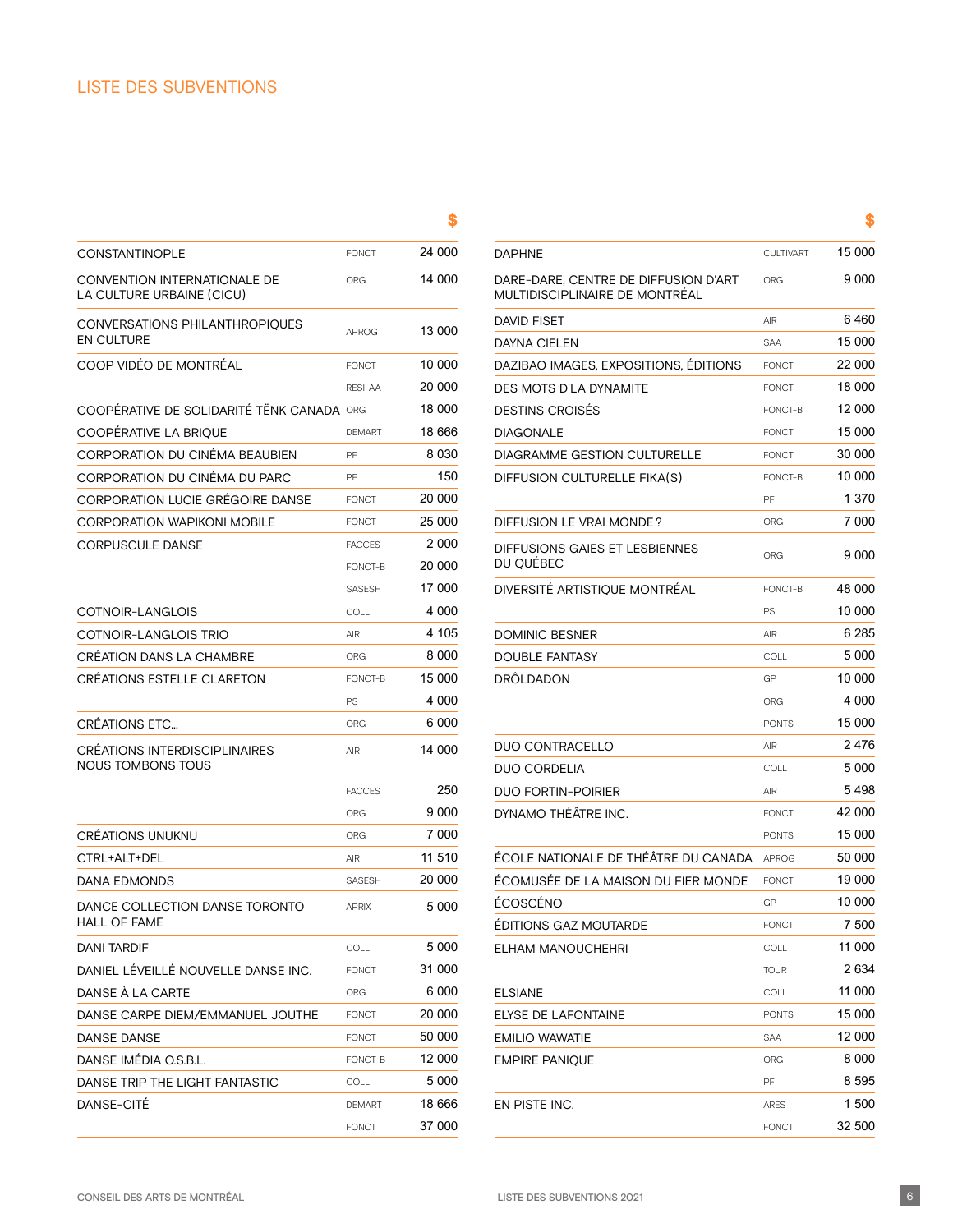| <b>ENDLESS LOVE</b>                                            | COLL         | 3750   |
|----------------------------------------------------------------|--------------|--------|
| <b>ENGLISH LANGUAGE ARTS NETWORK -</b><br>QUEBEC               | FONCT-B      | 12 500 |
|                                                                | GP           | 3 000  |
| ENSEMBLE À PERCUSSION SIXTRUM                                  | <b>FONCT</b> | 17 000 |
| <b>ENSEMBLE ARION</b>                                          | <b>FONCT</b> | 50 000 |
|                                                                | ORG          | 10 000 |
| <b>ENSEMBLE CAPRICE</b>                                        | <b>FONCT</b> | 27 000 |
|                                                                | GP           | 3 000  |
| <b>ENSEMBLE COLLECTIF9</b>                                     | FONCT-B      | 15 000 |
| ENSEMBLE CONTEMPORAIN DE MONTRÉAL<br>(ECM+)                    | <b>FONCT</b> | 42 000 |
| <b>ENSEMBLE INFUSION BAROQUE</b>                               | ORG          | 3500   |
| ENSEMBLE LES BORÉADES DE MONTRÉAL                              | <b>FONCT</b> | 23 000 |
| <b>ENSEMBLE OBIORA</b>                                         | AIR          | 15 000 |
| ENSEMBLE PARAMIRABO                                            | FONCT-B      | 10 000 |
| ENSEMBLE VOCAL ARTS - QUEBEC INC.                              | AIR          | 9840   |
| ERIKA ET JIMMY                                                 | AIR          | 12 330 |
|                                                                | COLL         | 4 000  |
| ESPACE CULTUREL CENTRE-NORD                                    | ORG          | 5 000  |
| ESPACE DE LA DIVERSITÉ                                         | <b>ORG</b>   | 10 000 |
| ESPACE GO INC.                                                 | <b>APRIX</b> | 25 000 |
|                                                                | <b>FONCT</b> | 95 000 |
| <b>ESPACE LIBRE</b>                                            | <b>FONCT</b> | 60 000 |
| ET MARIANNE ET SIMON                                           | ORG          | 4 000  |
| <b>EURUS</b>                                                   | COLL         | 5 000  |
| ÉVÉNEMENT HOODSTOCK                                            | GP           | 3 000  |
| <b>EXLIBRIS</b>                                                | PF           | 5 000  |
| EZDANSE/EZDANZA                                                | ORG          | 5 000  |
| <b>FANY RODRIGUE</b>                                           | AIR          | 12 355 |
| FEMMES DU CINÉMA. DE LA TÉLÉVISION<br>ET DES MÉDIAS NUMÉRIQUES | <b>ORG</b>   | 4 000  |
| FESTIVAL ACCÈS ASIE                                            | FONCT-B      | 25 000 |
| FESTIVAL BD DE MONTRÉAL                                        | FONCT-B      | 20 000 |
|                                                                | PF           | 300    |
| FESTIVAL DE CONTES IL ÉTAIT UNE FOIS                           | FONCT-B      | 15 000 |
| FESTIVAL DE FILMS CINEMANIA                                    | FONCT-B      | 15 000 |
| FESTIVAL DE MUSIQUE DE CHAMBRE<br>DE MONTRÉAL                  | AIR          | 14 650 |
|                                                                | <b>FONCT</b> | 33 000 |

| FESTIVAL DES ARTS DE RUELLE                                        | AIR              | 15 000  |
|--------------------------------------------------------------------|------------------|---------|
|                                                                    | GP               | 3 000   |
|                                                                    | ORG              | 15 000  |
|                                                                    | PF               | 790     |
| FESTIVAL DU NOUVEAU CINÉMA DE<br>MONTRÉAL                          | <b>FONCT</b>     | 30 000  |
| FESTIVAL FANTASIA                                                  | <b>DEMART</b>    | 18 666  |
|                                                                    | FONCT-B          | 24 000  |
| <b>FESTIVAL FILMINISTES</b>                                        | AIR              | 15 000  |
|                                                                    | <b>FACCES</b>    | 2000    |
|                                                                    | <b>ORG</b>       | 18 000  |
| <b>FESTIVAL HAITI EN FOLIE</b>                                     | <b>ORG</b>       | 20 000  |
| FESTIVAL INTERCULTUREL DU CONTE<br>DE MONTRÉAL                     | <b>FONCT</b>     | 13 000  |
| FESTIVAL INTERNATIONAL DE LA<br>LITTÉRATURE (FIL)                  | <b>FONCT</b>     | 27 000  |
| FESTIVAL INTERNATIONAL DE MUSIQUE<br>POP MONTREAL                  | GP               | 3 000   |
|                                                                    | <b>ORG</b>       | 20 000  |
|                                                                    | PF               | 8 300   |
| FESTIVAL INTERNATIONAL DE PROJECTION<br>ILLUSIONNISTE DE MONTRÉAL  | AIR              | 15 000  |
|                                                                    | <b>APROG</b>     | 21 000  |
|                                                                    | <b>CULTIVART</b> | 15 000  |
|                                                                    | <b>DEMART</b>    | 18 666  |
|                                                                    | FONCT-B          | 15 000  |
|                                                                    | GP               | 3 000   |
|                                                                    | PS               | 8 0 0 0 |
|                                                                    | RESI-AA          | 20 000  |
| FESTIVAL INTERNATIONAL DE THÉÂTRE<br>JEUNE PUBLIC DU QUÉBEC (1992) | <b>FONCT</b>     | 60 000  |
| FESTIVAL INTERNATIONAL DU FILM POUR<br>ENFANTS DE MONTRÉAL         | <b>FONCT</b>     | 25 000  |
|                                                                    | <b>TOUR</b>      | 250     |
| FESTIVAL INTERNATIONAL DU FILM<br>SUR L'ART (FIFA)                 | <b>APROG</b>     | 4 0 0 0 |
|                                                                    | DEMART           | 18 666  |
|                                                                    | GP               | 3 000   |
|                                                                    | ORG              | 40 000  |
| FESTIVAL MONTRÉAL MUNDIAL                                          | ORG              | 7 0 0 0 |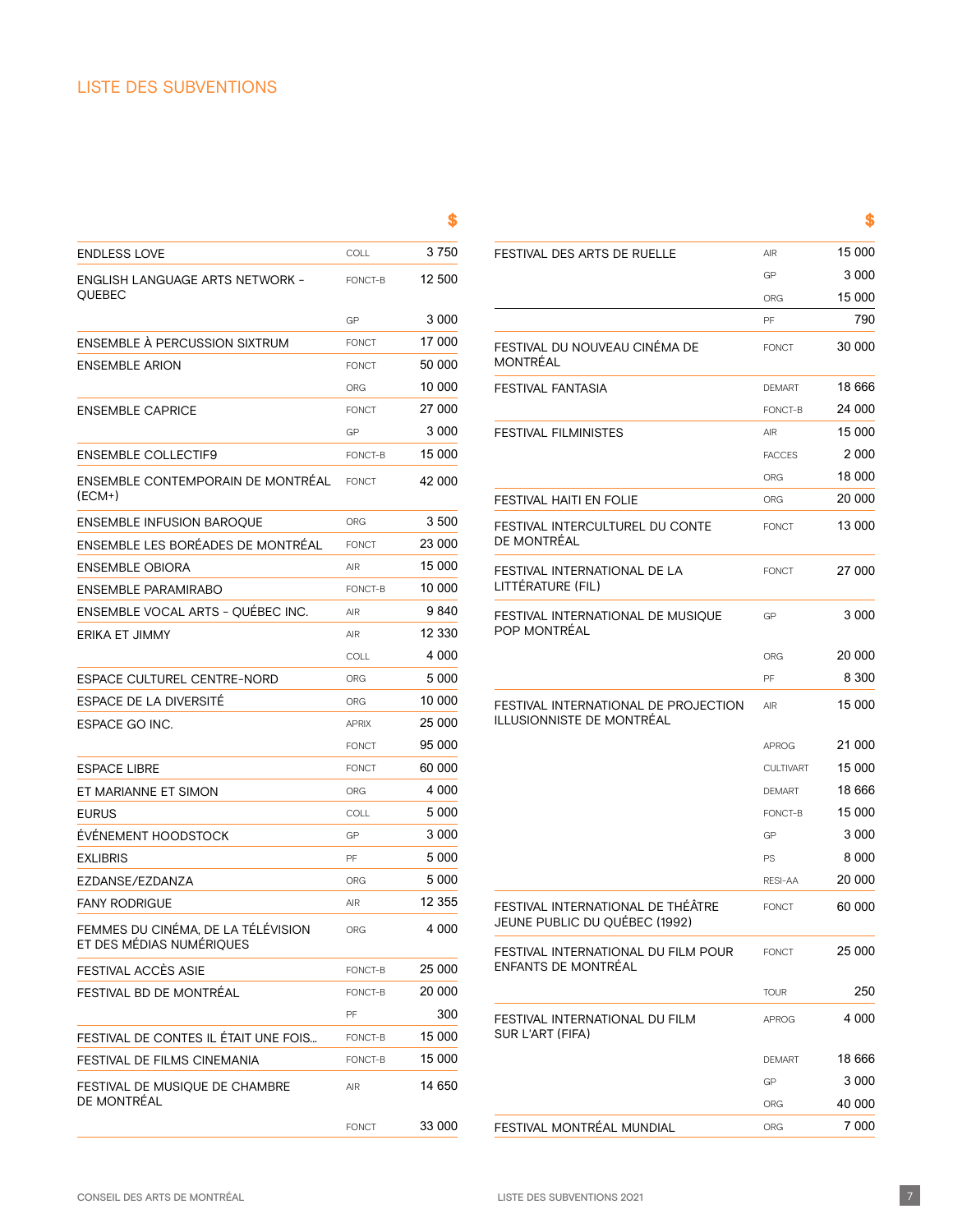| FESTIVAL PLEIN(S) ÉCRAN(S)                                                | <b>ORG</b>    | 10 000  |
|---------------------------------------------------------------------------|---------------|---------|
| FESTIVAL TRANSAMÉRIQUES                                                   | <b>APROG</b>  | 20 000  |
|                                                                           | <b>FONCT</b>  | 180 000 |
|                                                                           | PS            | 10 000  |
| <b>FESTIVAL UNISSON</b>                                                   | <b>ORG</b>    | 7 000   |
| FIERTÉ LITTÉRAIRE                                                         | <b>FACCES</b> | 1 500   |
|                                                                           | <b>ORG</b>    | 10 000  |
| FILM NOIR AU CANAL                                                        | ORG           | 5 000   |
| FLAVIA GARCIA ET JOSÉ MARIA GIANELLI<br>(TRIO ARGENTINO ET FLAVIA GARCIA) | COLL          | 8 000   |
| <b>FLÜTE ALORS!</b>                                                       | <b>ORG</b>    | 3500    |
| FONDATION DE DANSE MARGIE GILLIS                                          | <b>FONCT</b>  | 15 000  |
| FONDATION DYNASTIE                                                        | <b>APRIX</b>  | 16 000  |
| <b>FONDATION FABIENNE COLAS</b>                                           | <b>ORG</b>    | 5 000   |
|                                                                           | PF            | 210 000 |
| FONDATION GUIDO MOLINARI                                                  | <b>ORG</b>    | 3 000   |
| FONDATION JEAN-PIERRE PERREAULT                                           | FONCT-B       | 16 000  |
| FONDATION JEUNESSE NOIRE                                                  | GP            | 10 000  |
| <b>FONDATION LATINARTE</b>                                                | FONCT-B       | 12 000  |
| FONDATION MASSIMADI                                                       | AIR           | 5050    |
|                                                                           | <b>ORG</b>    | 8 000   |
| FONDATION METROPOLIS BLEU                                                 | <b>APRIX</b>  | 10 000  |
|                                                                           | <b>FONCT</b>  | 31 500  |
| FONDATION QUÉBEC CINÉMA                                                   | <b>FONCT</b>  | 45 000  |
| <b>FOU GLORIEUX</b>                                                       | <b>FONCT</b>  | 20 000  |
| FRÉDÉRIQUE PAX DUMAS                                                      | COLL          | 10 000  |
| FREDY V & THE FOUNDATION                                                  | COLL          | 10 000  |
| GALERIE & ATELIER LA CENTRALE<br><b>ELECTRIQUE</b>                        | <b>FONCT</b>  | 27 000  |
| GALERIE B-312                                                             | <b>DEMART</b> | 18 666  |
|                                                                           | <b>FONCT</b>  | 25 000  |
| GALERIE GALERIE EN LIGNE                                                  | ORG           | 8 000   |
| <b>GANESH BARON ALOIR</b>                                                 | COLL          | 8 000   |
| <b>GENIUS LOCI</b>                                                        | COLL          | 7 000   |
| <b>GEORDIE PRODUCTIONS INC.</b>                                           | <b>FONCT</b>  | 46 000  |
|                                                                           | PS            | 3750    |
| <b>GEORGE STAMOS</b>                                                      | AIR           | 15 000  |
| GRADO CERO                                                                | COLL          | 7 000   |
| <b>GRAND PONEY</b>                                                        | FONCT-B       | 10 000  |
| <b>GRANDES OREILLES</b>                                                   | ORG           | 7 0 0 0 |

| <b>GREENHOUSE ENSEMBLE</b>                                                              | JAZZ          | 5 000   |
|-----------------------------------------------------------------------------------------|---------------|---------|
| <b>GROUPE INTERVENTION VIDÉO</b><br>DE MONTRÉAL INC.                                    | FONCT-B       | 18 000  |
| <b>GROUPE LE VIVIER</b>                                                                 | <b>FONCT</b>  | 30 000  |
| <b>GROUPE QWARTZ</b>                                                                    | <b>ORG</b>    | 5 000   |
| <b>GROUPE RUBBERBANDANCE</b>                                                            | <b>FONCT</b>  | 35 000  |
| <b>GROWLERS CHOIR</b>                                                                   | <b>COLL</b>   | 5 000   |
| <b>GUILLAUME DOIN</b>                                                                   | <b>TOUR</b>   | 1619    |
| HODA ADRA                                                                               | <b>ARES</b>   | 13 000  |
| <b>HORS CHAMP</b>                                                                       | <b>ORG</b>    | 10 000  |
| HUU BAC QUINTET                                                                         | AIR           | 12 552  |
| IMAGO THEATRE, INC.                                                                     | <b>FONCT</b>  | 30 000  |
| INFRAROUGE THÉÂTRE                                                                      | FONCT-B       | 19 000  |
| INNOVATIONS EN CONCERT                                                                  | FONCT-B       | 19 000  |
|                                                                                         | PS            | 4 000   |
| INSTITUT CHORAL DE MONTRÉAL                                                             | AIR           | 9 3 1 5 |
| <b>JACKSON ET BABIN</b>                                                                 | COLL          | 8 000   |
| JAMAIS LU                                                                               | <b>FONCT</b>  | 20 000  |
| JE SUIS JULIO                                                                           | GP            | 3 000   |
|                                                                                         | <b>ORG</b>    | 7 000   |
| JEAN COUTEAU                                                                            | COLL          | 5 000   |
| JENNIFER PARENTEAU-MANNING                                                              | SASESH        | 21 050  |
| JENNY CARTWRIGHT & DAVID CHERNIAK                                                       | COLL          | 8 000   |
| JESSICA VALOISE-ALUNAYA                                                                 | <b>REGARD</b> | 15 000  |
| JEUNESSES MUSICALES CANADA                                                              | <b>FONCT</b>  | 35 000  |
| JIVA                                                                                    | AIR           | 2 3 4 6 |
| <b>JJANICE+</b>                                                                         | AIR           | 4975    |
| JOE JACK ET JOHN                                                                        | <b>FACCES</b> | 1820    |
|                                                                                         | FONCT-B       | 22 000  |
| <b>JORIE FORTIER</b>                                                                    | <b>FACCES</b> | 450     |
| <b>KAOSO</b>                                                                            | AIR           | 4 4 0 0 |
|                                                                                         | COLL          | 11 000  |
| KARIM DABO                                                                              | <b>TOUR</b>   | 7 742   |
| KEPKAA (COMITÉ INTERNATIONAL<br>POUR LA PROMOTION DU CRÉOLE<br>ET DE L'ALPHABETISATION) | ORG           | 5 000   |
| KINO'OO                                                                                 | <b>FONCT</b>  | 19 000  |

| KINO'OO       | EONCT | טטט צו |
|---------------|-------|--------|
|               | PS    | 4 000  |
| KLEYN KABARET | AIR   | 4 509  |
| KOHLENSTOFF   | COLL. | 8 000  |
|               |       |        |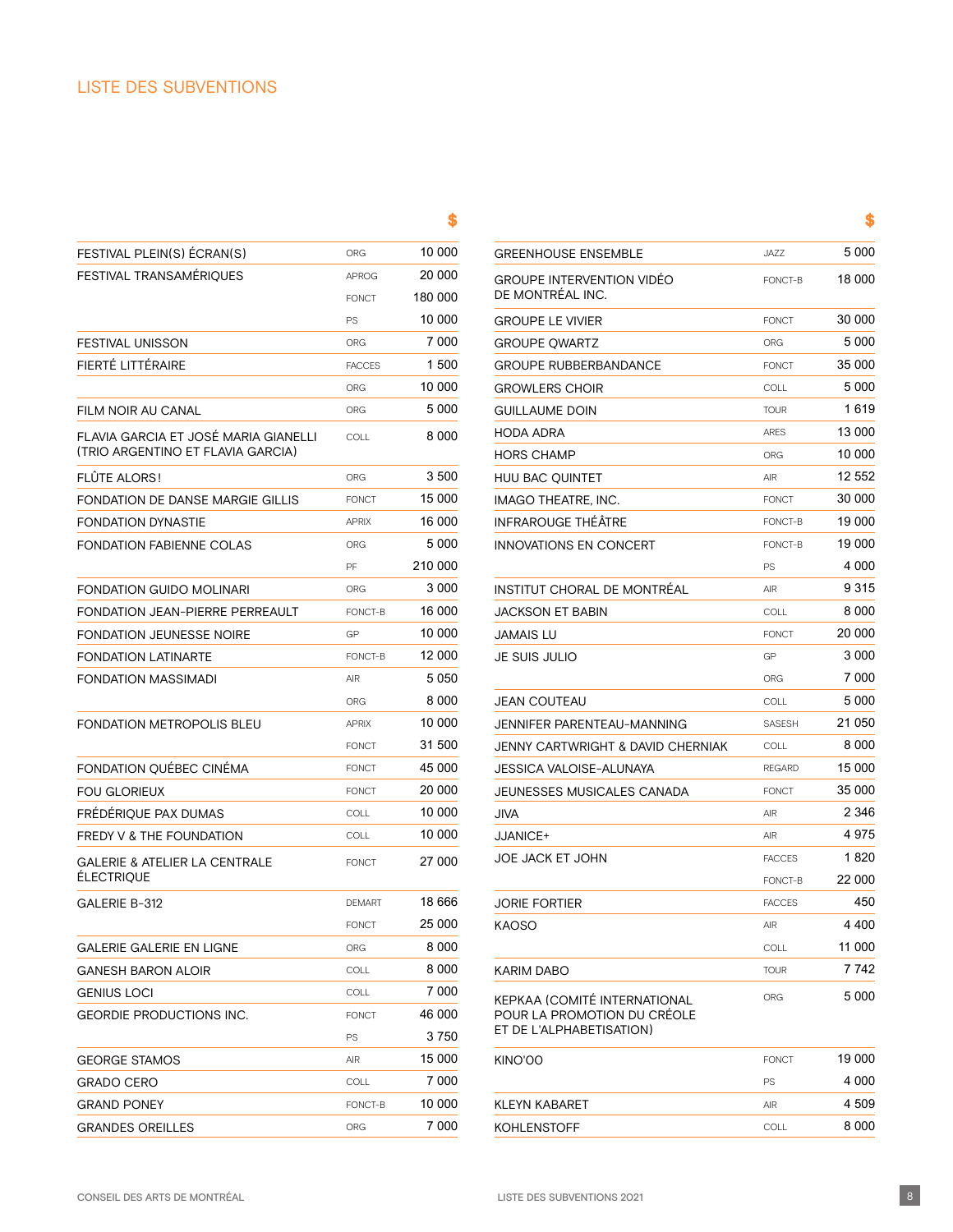| KUTSI MERKI                                            | COLL         | 7 000   |
|--------------------------------------------------------|--------------|---------|
| L'ÉCLIPSE COLLECTIF                                    | COLL         | 10 500  |
| LA CINÉMATHÈQUE QUÉBÉCOISE                             | <b>APROG</b> | 20 000  |
|                                                        | <b>FONCT</b> | 110 000 |
| LA COMPAGNIE DES AUTRES                                | AIR          | 3600    |
|                                                        | GP           | 3 000   |
|                                                        | <b>ORG</b>   | 11 000  |
| LA COMPAGNIE JEAN DUCEPPE                              | <b>FONCT</b> | 110 000 |
| LA COMPAGNIE MARIE CHOUINARD                           | <b>FONCT</b> | 75 000  |
| LA DANSE SUR LES ROUTES DU QUÉBEC                      | FONCT-B      | 12 000  |
| LA DISTRIBUTRICE DE FILMS                              | ORG          | 7 000   |
| LA FANFARE JARRY                                       | <b>AIR</b>   | 12 327  |
| LA FONDATION CENTAUR POUR LES<br>ARTS D'INTERPRETATION | <b>FONCT</b> | 122 000 |
|                                                        | PS           | 5 000   |
| LA FONDATION DU THÉÂTRE DU<br><b>NOUVEAU MONDE</b>     | <b>APROG</b> | 20 000  |
|                                                        | <b>FONCT</b> | 150 000 |
| <b>LA FRATRIE</b>                                      | ORG          | 4 0 0 0 |
| LA LSQ SOUS TOUTES SES FORMES                          | COLL         | 5 300   |
| LA MARCHE DU CRABE                                     | FONCT-B      | 10 000  |
| LA MESSE BASSE                                         | FONCT-B      | 10 000  |
| LA PIETÀ AVEC ANGÈLE DUBEAU                            | <b>ORG</b>   | 25 000  |
| LA POÉSIE PARTOUT                                      | AIR          | 7 500   |
|                                                        | ORG          | 10 000  |
|                                                        | RESI-AA      | 8 000   |
| LA REVUE MOEBIUS                                       | <b>ORG</b>   | 13 000  |
| LA REVUE SÉQUENCES                                     | <b>ORG</b>   | 7 000   |
| LA RUCHE                                               | <b>APROG</b> | 14 000  |
| LA R'VOYURE                                            | ORG          | 5 000   |
| <b>LA SERRE - ARTS VIVANTS</b>                         | <b>ARES</b>  | 7 000   |
|                                                        | FONCT-B      | 35 000  |
|                                                        | GP           | 3 000   |
|                                                        | STAGE-PHIL   | 19 520  |
| LA SOCIÉTÉ DE MUSIQUE<br>CONTEMPORAINE DU QUÉBEC       | <b>FONCT</b> | 110 000 |
| <b>L'ACTIVITÉ</b>                                      | <b>FONCT</b> | 20 000  |
| <b>LADIES' MORNING MUSICAL CLUB</b>                    | FONCT-B      | 13 000  |
| LAMIA YARED ET INVITÉS                                 | COLL         | 8 000   |
| LARA KRAMER                                            | SAA          | 15 000  |

| L'ARSENAL À MUSIQUE INC.                                                                                               | <b>FONCT</b> | 30 000  |
|------------------------------------------------------------------------------------------------------------------------|--------------|---------|
| <b>L'ATELIER CIRCULAIRE</b>                                                                                            | <b>FONCT</b> | 22 000  |
| <b>LAURETTE &amp; ARLETTE</b>                                                                                          | AIR          | 9 000   |
| LE BROKE LAB                                                                                                           | <b>COLL</b>  | 8 000   |
| LE CARRÉ DES LOMBES                                                                                                    | <b>FONCT</b> | 34 000  |
| LE CENTRE DES ARTS VISUELS                                                                                             | AIR          | 8800    |
|                                                                                                                        | FONCT-B      | 18 000  |
| LE CENTRE INTERNATIONAL DE<br>DOCUMENTATION ET D'INFORMATION<br>HAITIENNE, CARAIBÉENNE ET<br>AFRO-CANADIENNE (CIDIHCA) | <b>ORG</b>   | 10 000  |
| LE COLLECTIF WHITEHORSE                                                                                                | COLL         | 5 0 0 0 |
| <b>LE COMPLEXE</b>                                                                                                     | <b>ORG</b>   | 5 000   |
| LE CUBE, CENTRE INTERNATIONAL DE<br>RECHERCHE ET DE CRÉATION EN<br>THÉÂTRE POUR L'ENFANCE JEUNESSE                     | <b>ORG</b>   | 18 000  |
| LE FESTIVAL DU FILM DE STOP MOTION<br>DE MONTRÉAL                                                                      | <b>ORG</b>   | 11 000  |
| LE FESTIVAL INTERNATIONAL DE COURTS<br>MÉTRAGES DU SUD-OUEST DE MONTRÉAL                                               | <b>ORG</b>   | 13 000  |
| LE GROUPE DE CRÉATION ESTUAIRE                                                                                         | <b>ORG</b>   | 8 000   |
| LE GROUPE DE LA VEILLÉE                                                                                                | <b>FONCT</b> | 72 000  |
| LE GROUPE MOLIOR                                                                                                       | <b>APROG</b> | 4 000   |
|                                                                                                                        | <b>FONCT</b> | 14 000  |
| LE MONASTÉRE                                                                                                           | <b>ORG</b>   | 15 000  |
| LE MOULIN A MUSIQUE INC.                                                                                               | <b>FONCT</b> | 21 500  |
| LE MUSÉE DES MAÎTRES ET<br>ARTISANS DU QUÉBEC                                                                          | <b>FONCT</b> | 30 000  |
|                                                                                                                        | PS           | 5 000   |
|                                                                                                                        | STAGE-PHIL   | 15480   |
| LE MUSÉE MCCORD STEWART                                                                                                | APROG        | 20 000  |
|                                                                                                                        | <b>FONCT</b> | 110 000 |
| LE NOUVEAU THÉÂTRE EXPERIMENTAL                                                                                        | <b>FONCT</b> | 47 000  |
| LE REGROUPEMENT DU CONTE AU QUÉBEC                                                                                     | <b>FONCT</b> | 9 000   |
| LE THÉÂTRE DE LA MANUFACTURE INC.                                                                                      | <b>FONCT</b> | 107 000 |
| LE THÉÂTRE DE LA MARÉE HAUTE                                                                                           | <b>TOUR</b>  | 14 980  |
| LE THÉÂTRE DE L'OPSIS INC.                                                                                             | <b>FONCT</b> | 43 000  |
| LE THÉÂTRE DENISE-PELLETIER INC.                                                                                       | <b>FONCT</b> | 106 000 |
| LE THÉÂTRE ÉLECTRIQUE                                                                                                  | <b>TOUR</b>  | 10 775  |

LE THÉÂTRE PETIT À PETIT CONTINUES EN CONTINUES AND THE 48 000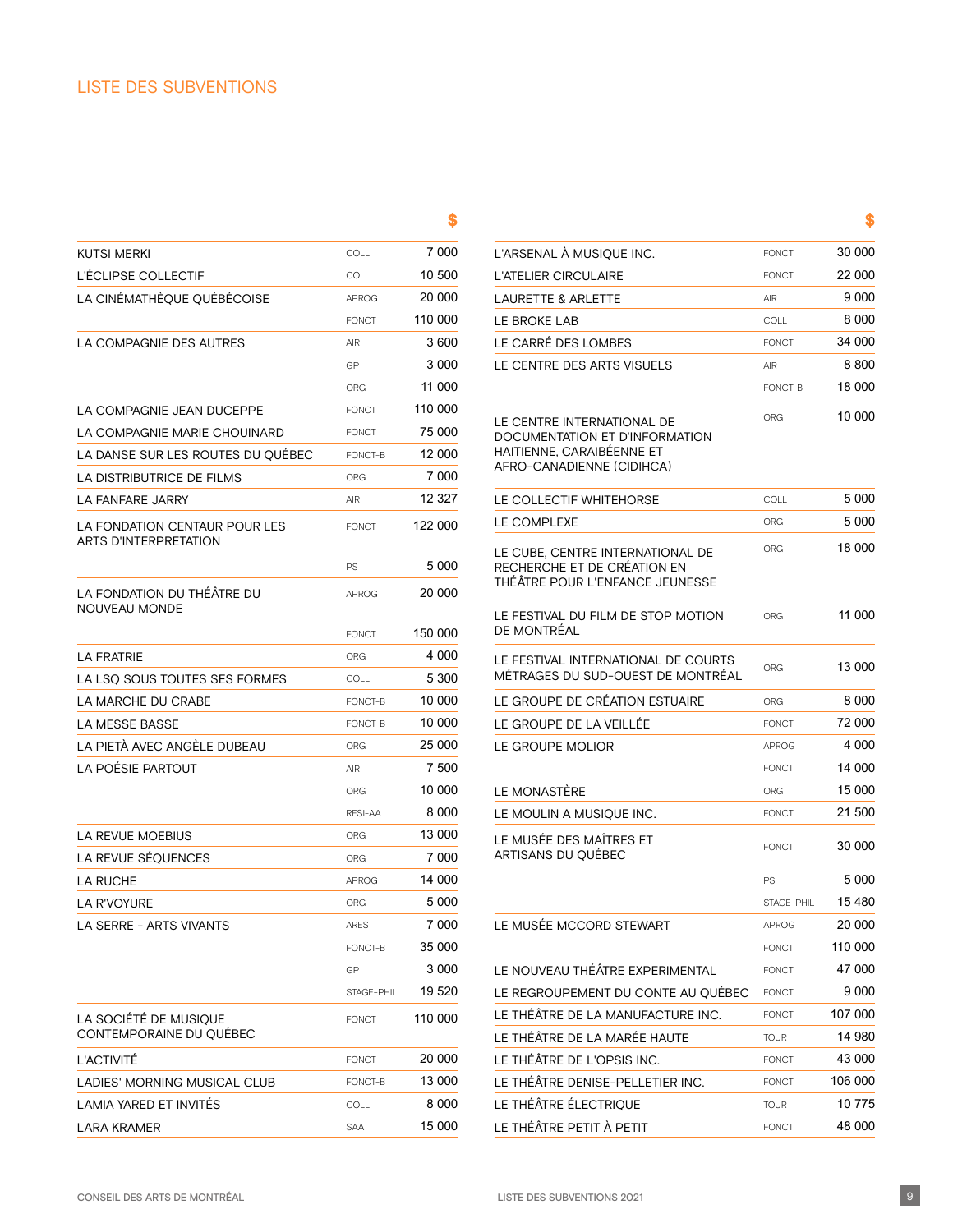| LE TROU NOIR PHOTOGRAPHIE                         | ORG          | 2 000   |
|---------------------------------------------------|--------------|---------|
| L'ÉCRAN IMPRIMÉ                                   | ORG          | 6000    |
| LES 7 DOIGTS DE LA MAIN                           | <b>ARES</b>  | 3 000   |
|                                                   | <b>FONCT</b> | 50 000  |
| <b>LES ARCHIPELS DANSE</b>                        | AIR          | 15 000  |
|                                                   | ORG          | 5 000   |
| LES BALLETS JAZZ DE MONTREAL                      | <b>FONCT</b> | 75 000  |
| LES BELLES BÊTES                                  | PASS         | 30 000  |
| <b>LES BLETTES</b>                                | COLL         | 5 000   |
| LES BRASILEIRINHOS                                | COLL         | 5 000   |
| <b>LES BRIGANDS</b>                               | COLL         | 10 000  |
| LES COMPAGNONS BAROQUES                           | ORG          | 7 000   |
| LES CORNICHONS ROYAUX S.E.N.C.                    | AIR          | 6800    |
| LES DEUX DE PIQUE                                 | ORG          | 12 000  |
| LES DEUX MONDES, COMPAGNIE<br>DE THÉÂTRE          | ORG          | 9 000   |
| LES ÉCRITS DE L'ACADÉMIE DES<br>LETTRES DU QUÉBEC | ORG          | 13 000  |
| LES ÉDITIONS DU REMUE-MÉNAGE                      | FONCT-B      | 17 000  |
| LES ÉDITIONS ESSE                                 | <b>FONCT</b> | 22 000  |
| <b>LES ESCALES IMPROBABLES</b><br>DE MONTRÉAL     | FONCT-B      | 17 000  |
| LES FILLES ÉLECTRIQUES                            | FONCT-B      | 43 000  |
| LES FILMS DE L'AUTRE                              | <b>FONCT</b> | 17 000  |
|                                                   | PS           | 6 000   |
| LES FRANCOS DE MONTRÉAL                           | ORG          | 14 000  |
| LES GRANDS BALLETS CANADIENS<br>DE MONTRÉAL       | <b>APROG</b> | 20 000  |
|                                                   | <b>FONCT</b> | 275 000 |
| LES IDÉES HEUREUSES                               | FONCT-B      | 15 000  |
| <b>LES IMPAIRS</b>                                | ORG          | 7 000   |
| <b>LES MACRONAUTES</b>                            | COLL         | 7 000   |
| <b>LES MAMIZELLES</b>                             | ORG          | 7 000   |
| <b>LES MINIMALICES</b>                            | AIR          | 15 000  |
| LES MUSES: CENTRE DES ARTS<br>DE LA SCÈNE         | SASESH       | 23 050  |
| LES NIÑOS                                         | COLL         | 13 000  |
| LES PRODUCTIONS BALLET OPÉRA<br><b>PANTOMIME</b>  | FONCT-B      | 20 000  |
|                                                   | PF           | 20 250  |

|                                         |               | \$      |
|-----------------------------------------|---------------|---------|
| LES PRODUCTIONS CARMAGNOLES             | ORG           | 12 000  |
| LES PRODUCTIONS DES PIEDS DES MAINS     | <b>FACCES</b> | 4 500   |
|                                         | ORG           | 11 000  |
|                                         | <b>TOUR</b>   | 4 100   |
| LES PRODUCTIONS DU DIABLE VERT          | <b>FONCT</b>  | 15 000  |
| LES PRODUCTIONS FEUX SACRÉS             | FONCT-B       | 35 000  |
|                                         | PF            | 4 000   |
| LES PRODUCTIONS FUNAMBULES MÉDIAS       | <b>DEMART</b> | 18 666  |
|                                         | FONCT-B       | 20 000  |
| LES PRODUCTIONS NUITS D'AFRIQUE INC.    | <b>APRIX</b>  | 8 600   |
|                                         | FONCT-B       | 50 000  |
| LES PRODUCTIONS ONDINNOK INC.           | FONCT-B       | 40 000  |
| LES PRODUCTIONS PORTE PAROLE            | <b>FONCT</b>  | 31 000  |
| LES PRODUCTIONS SOUCOUGNAN              | AIR           | 15 000  |
| LES PRODUCTIONS SUPERMUSIQUE            | <b>FONCT</b>  | 27 000  |
| LES PRODUCTIONS YVES LÉVEILLÉ           | FONCT-B       | 10 000  |
|                                         | PS            | 3 0 0 0 |
| <b>LES RUGISSANTS</b>                   | <b>ORG</b>    | 8 0 0 0 |
|                                         | PF            | 3880    |
| LES SOEURS KIF-KIF                      | AIR           | 2 605   |
| <b>LES TROIS BRODEUSES</b>              | COLL          | 8 900   |
| LES UN.E.S ET LES AUTRES                | <b>COLL</b>   | 6 000   |
| LES VOIX DE LA POÉSIE   POETRY IN VOICE | ORG           | 5 000   |
| LETTRES QUÉBÉCOISES                     | FONCT-B       | 17 000  |
| L'HOMME ALLUMETTE                       | FONCT-B       | 10 000  |
| <b>LIBRAIRIE RACINES</b>                | GP            | 10 000  |
| L'IDYLLE ARTS VIVANTS                   | <b>ARR</b>    | 25 000  |
| LILITH & CIE                            | <b>FACCES</b> | 770     |
|                                         | FONCT-B       | 10 000  |
| L'ILLUSION, THÉÂTRE DE MARIONNETTES     | <b>FONCT</b>  | 41 000  |
| LIMBO                                   | COLL          | 9 000   |
| L'IMPRIMERIE, CENTRE D'ARTISTES         | FONCT-B       | 25 000  |
| <b>L'INCONVÉNIENT</b>                   | <b>FONCT</b>  | 12 000  |
| LINDA GRUSSANI                          | CULTIVART     | 5 000   |
| <b>LIVART</b>                           | ORG           | 12 000  |
|                                         | PF            | 6 001   |
|                                         | RESI-AA       | 9 941   |
|                                         | STAGE-PHIL    | 15 480  |
| L'ŒIL VIF (LES FILMS DU 3 MARS)         | <b>FONCT</b>  | 22 000  |
| L'OFF FESTIVAL DE JAZZ                  | <b>FONCT</b>  | 24 000  |
|                                         |               |         |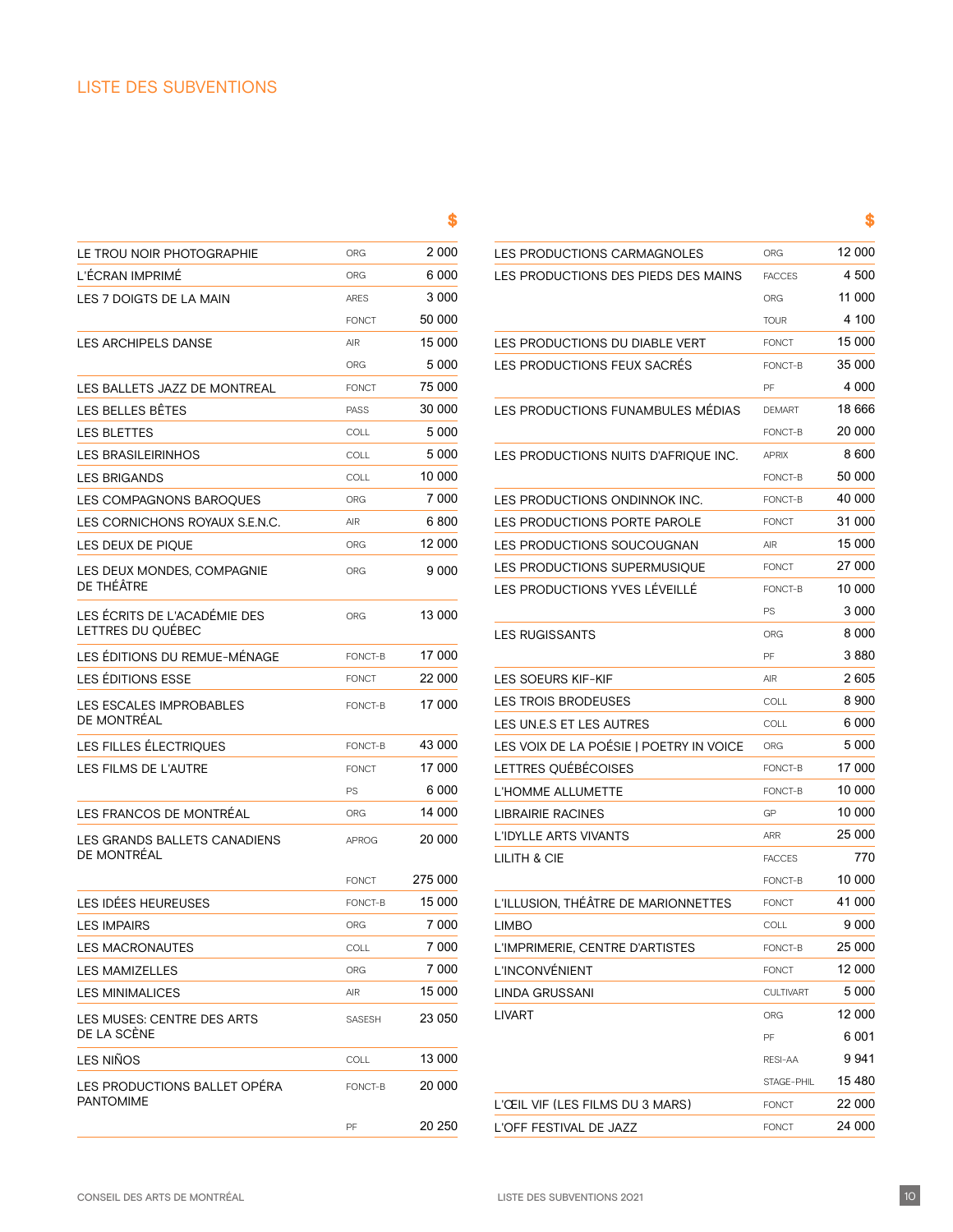| I                            |  |
|------------------------------|--|
|                              |  |
| ×<br>٠<br>$\mathcal{L}$<br>٩ |  |

| <b>L'ORCHESTRE DE CHAMBRE</b><br>I MUSICI DE MONTRÉAL         | FONCT-B          | 30 000  |
|---------------------------------------------------------------|------------------|---------|
| LORGANISME                                                    | FONCT-B          | 15 000  |
| LOUISE BÉDARD DANSE INC.                                      | <b>FONCT</b>     | 30 000  |
| <b>LOUIS-ELYAN MARTIN</b>                                     | <b>AIR</b>       | 3 900   |
| LUIZA COCORA                                                  | COLL             | 8000    |
| <b>MACHINERIE DES ARTS</b>                                    | FONCT-B          | 15 000  |
| MAGNÉTO                                                       | ORG              | 11 000  |
| MAI(G)WENN ET LES ORTEILS                                     | <b>ORG</b>       | 10 000  |
| <b>MAIN FILM</b>                                              | <b>DEMART</b>    | 18 666  |
|                                                               | FONCT-B          | 28 000  |
|                                                               | GP               | 3 000   |
| MAISON DE LA POÉSIE DE MONTRÉAL                               | FONCT-B          | 27 000  |
|                                                               | PS               | 5 000   |
| <b>MAISON DE L'ARCHITECTURE</b><br>DU QUÉBEC                  | <b>FONCT</b>     | 23 000  |
| MAISON MONA                                                   | <b>CULTIVART</b> | 15 000  |
| MAISON QUÉBÉCOISE DU THÉÂTRE<br>POUR L'ENFANCE ET LA JEUNESSE | <b>FONCT</b>     | 135 000 |
| MAISONNEUVE MAGAZINE ASSOCIATION                              | <b>FONCT</b>     | 9000    |
| MAKILA, COOPÉRATIVE DE SOLIDARITÉ                             | ORG              | 9000    |
| MALASARTES PRODUCTIONS                                        | <b>ORG</b>       | 7 000   |
| MAMMIFÉRES                                                    | <b>ORG</b>       | 8 000   |
| MARDI GRAS DE MONTRÉAL                                        | COLL             | 10800   |
| MARIBÉ - SORS DE CE CORPS                                     | AIR              | 9860    |
|                                                               | FONCT-B          | 10 000  |
| MARIE-PIERRE PETIT                                            | <b>FACCES</b>    | 287     |
| MARILÉNE PROVENCHER-LEDUC                                     | <b>TOUR</b>      | 5831    |
| MARILYN DAOUST & GABRIEL<br>LÉGER-SAVARD                      | COLL             | 5 000   |
| <b>MARILYN FARLEY</b>                                         | AIR              | 1960    |
| <b>MARTHE HALVORSEN</b>                                       | AIR              | 3513    |
| <b>MAXIME AUGUSTE</b>                                         | AIR              | 3 777   |
| <b>MAXIME D.-POMERLEAU</b>                                    | SASESH           | 19 980  |
| <b>MAYDAY DANSE</b>                                           | <b>FONCT</b>     | 15 000  |
| <b>MICHELLE SMITH</b>                                         | <b>CULTIVART</b> | 5 000   |
| <b>MICROCLIMATS</b>                                           | COLL             | 12 000  |
| MIKHA.ELLES                                                   | COLL             | 5 000   |
| <b>MILMURS PRODUCTION</b>                                     | AIR              | 6310    |

| MOMENTA BIENNALE DE L'IMAGE                         | AIR           | 15 000  |
|-----------------------------------------------------|---------------|---------|
|                                                     | <b>FONCT</b>  | 55 000  |
| MON P'TIT DOIGT                                     | <b>ORG</b>    | 2 000   |
| MONTRÉAL BAROQUE INC.                               | <b>FONCT</b>  | 25 000  |
| MONTRÉAL DANSE                                      | <b>FONCT</b>  | 25 000  |
| MONTREAL ENGLISH THEATRE AWARDS<br>(METAS)          | <b>APRIX</b>  | 8 000   |
| MOSAIC MOB                                          | COLL          | 2700    |
| MU                                                  | FONCT-B       | 22 000  |
| MURAL                                               | FONCT-B       | 22 000  |
| MUSÉE DES BEAUX-ARTS DE MONTRÉAL                    | <b>APROG</b>  | 20 000  |
|                                                     | <b>ARES</b>   | 7 000   |
|                                                     | <b>FONCT</b>  | 370 000 |
| MUSÉE DU CHÂTEAU RAMEZAY                            | <b>FONCT</b>  | 32 000  |
| MUSIQUE RAYONNANTE                                  | <b>ORG</b>    | 5 000   |
| <b>MUTEK</b>                                        | <b>APROG</b>  | 4 000   |
|                                                     | <b>FONCT</b>  | 65 000  |
|                                                     | PS            | 3 000   |
| NADÉRE ARTS VIVANTS                                 | <b>FACCES</b> | 682     |
|                                                     | FONCT-B       | 12 000  |
| NATASHA NICOLE ALEXANDER                            | GP            | 10 000  |
| NATHALIE DESCHAMPS                                  | COLL          | 8 000   |
| NATSUYUKI                                           | COLL          | 5 500   |
| NEVER WAS AVERAGE PRODUCTIONS INC.                  | GP            | 10 000  |
| NICO WILLIAMS                                       | SAA           | 15 000  |
| NO MAS CLAVOS (INES ADAN MOZO)                      | RESI-DC-TNPA  | 8 000   |
| NOÉ LIRA                                            | AIR           | 4 914   |
|                                                     | COLL          | 7 500   |
| <b>NORA GOLIC</b>                                   | AIR           | 10 200  |
| NOTRE-DAME-DES-ARTS                                 | <b>ORG</b>    | 10 000  |
| NOUVEL ENSEMBLE MODERNE (NEM)                       | <b>FONCT</b>  | 92 000  |
| NUIT BLANCHE À MONTRÉAL INC.                        | FONCT-B       | 25 000  |
| O VERTIGO DANSE INC.                                | FONCT-B       | 45 000  |
| OBORO GOBORO                                        | <b>FONCT</b>  | 62 000  |
| OBSERVATOIRE DU DOCUMENTAIRE                        | <b>ORG</b>    | 8 000   |
| OCCURRENCE ESPACE D'ART ET<br>D'ESSAI CONTEMPORAINS | <b>FONCT</b>  | 25 000  |
| <b>OKTOÉCHO</b>                                     | AIR           | 15 000  |
|                                                     | FONCT-B       | 15 000  |
| <b>OLIVER MITCHELL</b>                              | AIR           | 7821    |

COLL

9 0 0 0

MIRI & EDITH

\$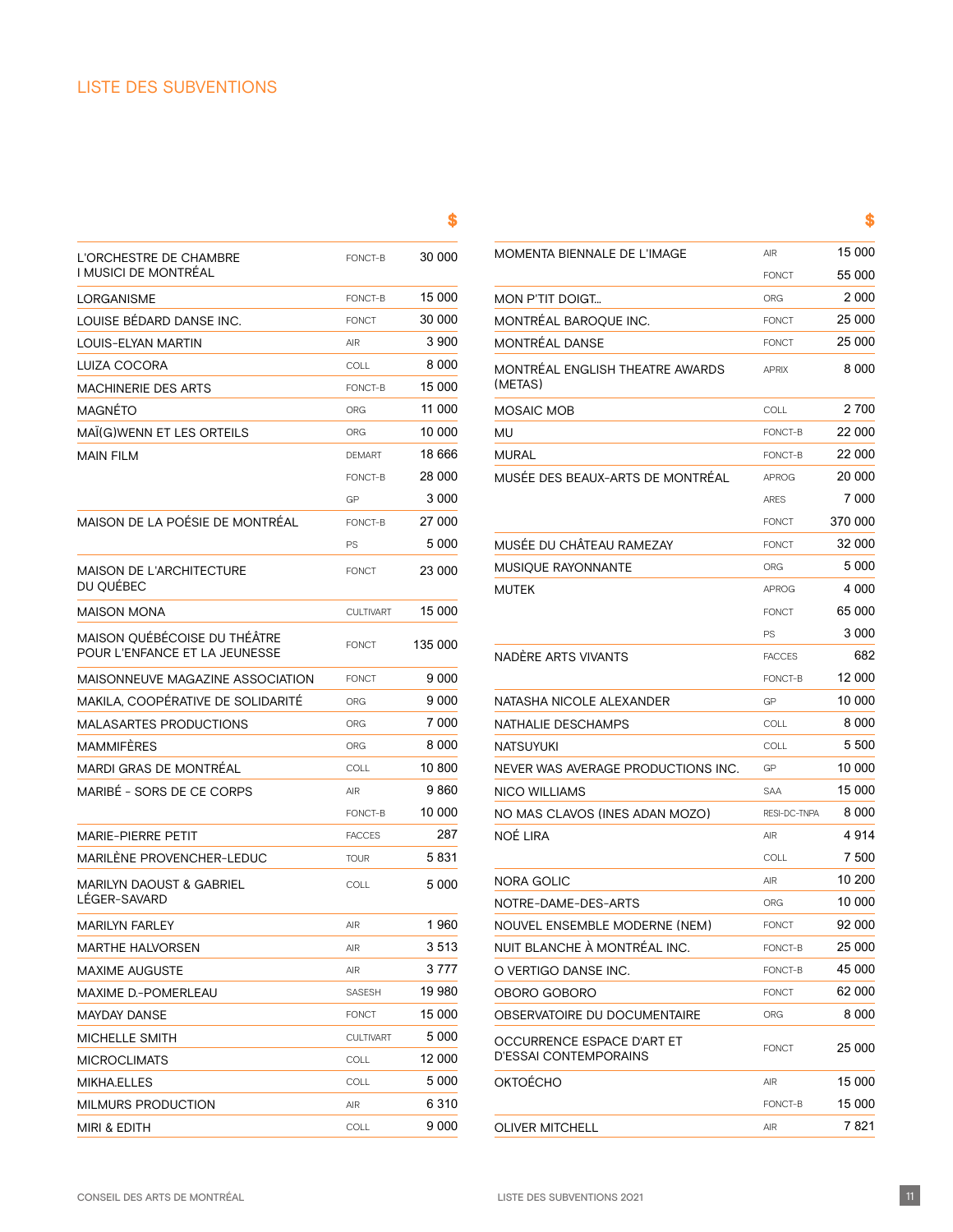| ΟN                                                 | COLL         | 7 000   |
|----------------------------------------------------|--------------|---------|
| OPÉRA DE MONTRÉAL                                  | <b>APROG</b> | 20 000  |
|                                                    | <b>FONCT</b> | 180 000 |
| OPÉRA/THÉÂTRE VOXPOPULI                            | <b>FONCT</b> | 12 000  |
| OPTICA, CENTRE D'ART CONTEMPORAIN                  | <b>FONCT</b> | 25 000  |
| ORANGE NOYÉE                                       | FONCT-B      | 14 000  |
| ORCHESTRE CLASSIQUE DE MONTRÉAL                    | <b>FONCT</b> | 27 000  |
| ORCHESTRE DE CHAMBRE NOUVELLE<br><b>GÉNÉRATION</b> | ORG          | 7 000   |
| ORCHESTRE MÉTROPOLITAIN                            | <b>APROG</b> | 20 000  |
|                                                    | <b>FONCT</b> | 95 000  |
|                                                    | STAGE-PHIL   | 19 520  |
|                                                    | <b>TOUR</b>  | 225 000 |
| ORCHESTRE NATIONAL DE JAZZ                         | AIR          | 15 000  |
|                                                    | FONCT-B      | 18 000  |
| ORCHESTRE SYMPHONIQUE DE MONTRÉAL                  | <b>APROG</b> | 20 000  |
|                                                    | <b>FONCT</b> | 435 000 |
|                                                    | STAGE-PHIL   | 15480   |
|                                                    | <b>TOUR</b>  | 140 000 |
| ORGANISATION COMMUNICATIONS<br>ET SOCIÉTÉ OCS INC. | FONCT-B      | 12 000  |
| ORGANISME PENTAÉDRE                                | <b>FONCT</b> | 22 000  |
| ORIANE MEYER                                       | AIR          | 6 536   |
| OTHER ANIMALS                                      | COLL         | 8900    |
| P.A.A.L. PARTAGEONS LE MONDE                       | ORG          | 7 000   |
| <b>PAGE PAR PAGE</b>                               | <b>ORG</b>   | 10 000  |
| PALLADE MUSICA ENSEMBLE BAROQUE                    | ORG          | 8 000   |
| PAR B.L.EUX                                        | <b>FONCT</b> | 21 500  |
| PARTS+LABOUR DANSE                                 | <b>ORG</b>   | 8 0 0 0 |
| PAS DANS LE CHAMP                                  | COLL         | 5 000   |
| PASCALE JODOIN                                     | <b>APRIX</b> | 1 500   |
| PAUL TOM                                           | COLL         | 6 000   |
| PERTE DE SIGNAL                                    | <b>FONCT</b> | 17 000  |
| PETER VAN HAAFTEN & MICHAEL<br>MONTANARO           | COLL         | 8 000   |
| PETITS BONHEURS DIFFUSION CULTURELLE               | FONCT-B      | 22 000  |
| <b>PÉTRUS</b>                                      | <b>ORG</b>   | 10 000  |
| PHI MUSE INC.                                      | GP           | 3 0 0 0 |
|                                                    | ORG          | 13 000  |
| PHILIPPE DÉPELTEAU                                 | AIR          | 11 600  |
|                                                    |              |         |

| PIECE OF MIND                                                              | COLL         | 5 000   |
|----------------------------------------------------------------------------|--------------|---------|
| PIRATA THÉÂTRE                                                             | <b>ORG</b>   | 15 000  |
| PLAYWRIGHTS' WORKSHOP<br>(MONTREAL) INC.                                   | <b>FONCT</b> | 52 000  |
| <b>PME-ART</b>                                                             | FONCT-B      | 18 000  |
| POISSON FLEURS FRUITS                                                      | <b>COLL</b>  | 7 000   |
| PORTRAIT SONORE                                                            | <b>ORG</b>   | 8 0 0 0 |
| POSSIBLES ÉDITIONS                                                         | FONCT-B      | 9 000   |
| <b>PPS DANSE</b>                                                           | FONCT-B      | 20 000  |
| PRINTEMPS NUMÉRIQUE                                                        | <b>ORG</b>   | 5 000   |
| PRIX DE LA DANSE                                                           | <b>APRIX</b> | 10 000  |
| PRODUCTION AUEN                                                            | <b>ORG</b>   | 8 000   |
|                                                                            | <b>SCOA</b>  | 15 000  |
| <b>PRODUCTION T2C</b>                                                      | <b>ORG</b>   | 9 000   |
| PRODUCTIONS ALMA VIVA                                                      | AIR          | 11 680  |
|                                                                            | <b>ORG</b>   | 5 000   |
| PRODUCTIONS CAS PUBLIC                                                     | <b>FONCT</b> | 32 000  |
| PRODUCTIONS CHEZ NOUS                                                      | <b>ORG</b>   | 7 000   |
| PRODUCTIONS CIEL VARIABLE                                                  | <b>FONCT</b> | 20 000  |
| PRODUCTIONS DE BROUSSE                                                     | AIR          | 4 465   |
|                                                                            | <b>ORG</b>   | 9000    |
| PRODUCTIONS EXTRAVAGANZ'ARTS                                               | <b>ORG</b>   | 6000    |
| PRODUCTIONS FÉLIX STUSSI                                                   | FONCT-B      | 6 000   |
| PRODUCTIONS FIL D'OR                                                       | <b>ORG</b>   | 5 000   |
|                                                                            | PF           | 19 625  |
| PRODUCTIONS HÔTEL-MOTEL                                                    | FONCT-B      | 15 000  |
| PRODUCTIONS INDÉFINIES                                                     | <b>FONCT</b> | 16 000  |
| PRODUCTIONS KALABANTÉ                                                      | <b>ORG</b>   | 12 000  |
| PRODUCTIONS MENUENTAKUAN                                                   | ORG          | 20 000  |
|                                                                            | PF           | 1 000   |
| PRODUCTIONS NO HAY BANDA                                                   | <b>ORG</b>   | 6 000   |
| PRODUCTIONS ONISHKA                                                        | FONCT-B      | 24 000  |
|                                                                            | <b>SCOA</b>  | 15 000  |
| PRODUCTIONS RÉALISATIONS<br>INDÉPENDANTES DE MONTRÉAL<br>$(P.R.I.M.)$ INC. | <b>FONCT</b> | 34 000  |
| PRODUCTIONS TOTEM CONTEMPORAIN                                             | <b>FONCT</b> | 17 000  |
| PRODUCTIONS TRAQUEN'ART INC.                                               | <b>ORG</b>   | 15 000  |
|                                                                            | AIR          | 12 000  |
| PRODUCTIONS WELCOME ABOARD                                                 |              |         |

ORG 4 000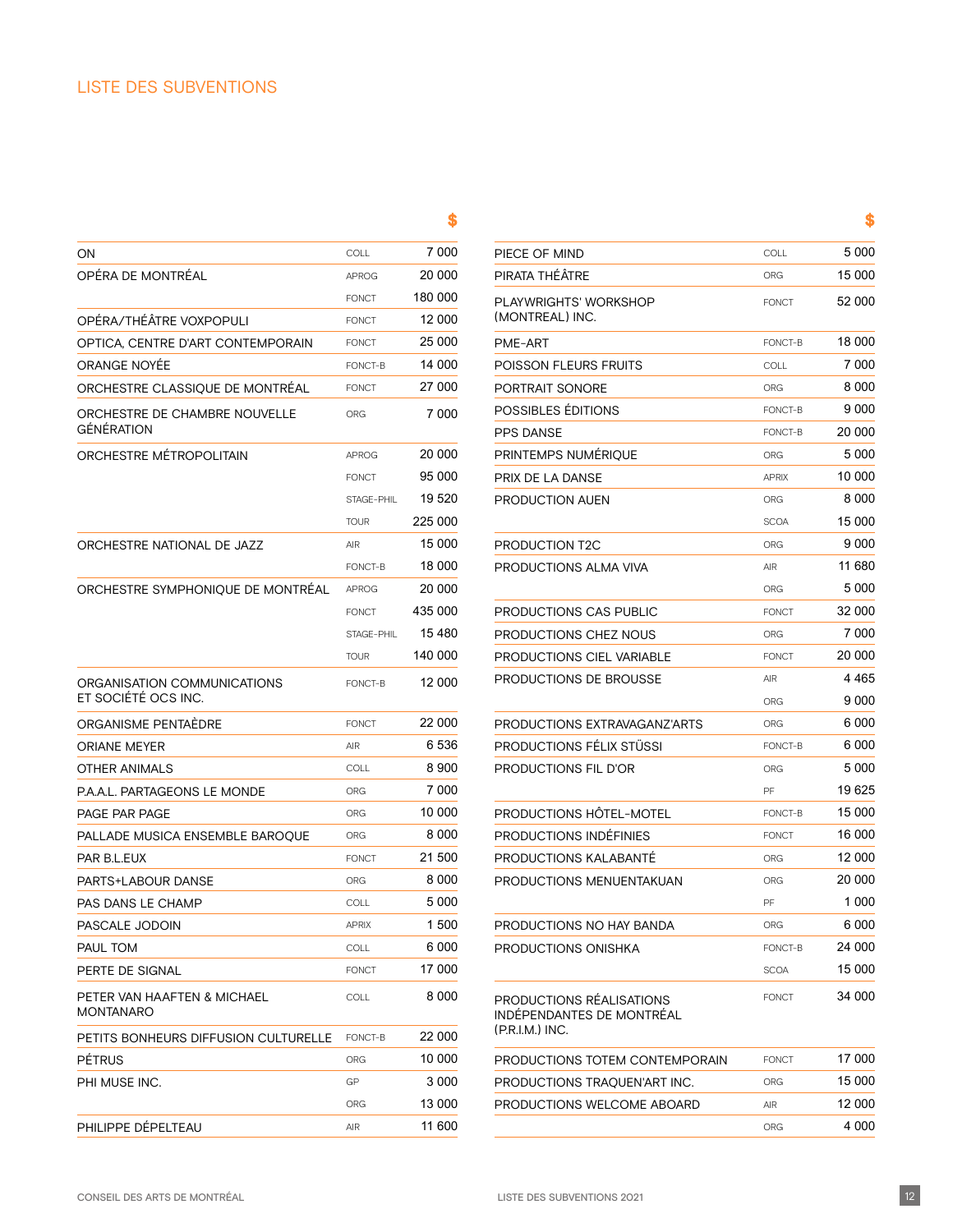| <b>PROJET CLAIROBSCUR</b>                                                                     | COLL          | 6000    |
|-----------------------------------------------------------------------------------------------|---------------|---------|
| <b>PROJET EVA</b>                                                                             | FONCT-B       | 10 000  |
| PROJET MÛ                                                                                     | FONCT-B       | 16 000  |
|                                                                                               | <b>TOUR</b>   | 3 000   |
| PROJET NORD NORD EST                                                                          | <b>ORG</b>    | 7 0 0 0 |
| PUBLICATIONS GAËTAN LÉVESQUE                                                                  | ORG           | 5 000   |
| PUBLICATIONS ZINC                                                                             | ORG           | 5 000   |
| QUADRATURE                                                                                    | <b>ORG</b>    | 5 000   |
| QUARTIER ÉPHÉMÈRE, CENTRE<br><b>D'ARTS VISUELS</b>                                            | <b>ARES</b>   | 22 000  |
|                                                                                               | <b>FONCT</b>  | 33 000  |
| <b>QUASAR QUATUOR DE SAXOPHONES</b>                                                           | <b>FONCT</b>  | 30 000  |
| QUATUOR BLUE DAWN                                                                             | AIR           | 7675    |
| QUATUOR BOZZINI                                                                               | <b>FONCT</b>  | 30 000  |
| QUATUOR COBALT                                                                                | AIR           | 10 554  |
| QUATUOR MOLINARI                                                                              | <b>FONCT</b>  | 20 000  |
| <b>OUATUOR RHAPSODIE</b>                                                                      | COLL          | 5 0 0 0 |
| QUINTETTE SYLVAIN COSSETTE                                                                    | <b>COLL</b>   | 7 000   |
| OWF QUÉBEC WRITERS' FEDERATION/OWF<br>FÉDÉRATION DES ÉCRIVAINES ET<br>ÉCRIVAINS DU QUÉBEC     | <b>FONCT</b>  | 13 500  |
| RESURGO                                                                                       | COLL          | 5 000   |
| RAZALAZ                                                                                       | COLL          | 6 500   |
| RÉALISATRICES ÉQUITABLES                                                                      | FONCT-B       | 15 000  |
|                                                                                               | PF            | 12 000  |
|                                                                                               | PS            | 6 000   |
| REGROUPEMENT DE PAIRS DES ARTS<br>INDÉPENDANTS DE RECHERCHE ET<br>D'EXPÉRIMENTATION - REPAIRE | <b>ARES</b>   | 35 000  |
| REGROUPEMENT DES ARTS DE RUE<br>DU OUÉBEC                                                     | <b>ORG</b>    | 15 000  |
| REGROUPEMENT DES ARTS<br>INTERDISCIPLINAIRES DU OUÉBEC - RAIO                                 | FONCT-B       | 15 000  |
| REGROUPEMENT DES CENTRES D'ARTISTES<br>AUTOGÉRÉS DU OUÉBEC INC.                               | <b>FACCES</b> | 5 060   |
|                                                                                               |               |         |
|                                                                                               | <b>FONCT</b>  | 10 000  |
| REGROUPEMENT QUÉBÉCOIS DE LA DANSE                                                            | <b>FONCT</b>  | 35 000  |
|                                                                                               | GP            | 3 000   |

| RENÉE CONDO                                                                       | SAA           | 15 000 |
|-----------------------------------------------------------------------------------|---------------|--------|
| RÉPERCUSSION THÉÂTRE                                                              | <b>FONCT</b>  | 30 000 |
|                                                                                   | <b>TOUR</b>   | 88 000 |
| RÉSEAUX DES ARTS MÉDIATIQUES                                                      | <b>FONCT</b>  | 15 000 |
| RÉSIDENCE CÉLINE BUREAU                                                           | <b>DEMART</b> | 18 666 |
|                                                                                   | <b>ORG</b>    | 10 000 |
| REVERDIES DE MONTRÉAL                                                             | <b>ORG</b>    | 5 000  |
| RHODNIE DÉSIR CREATIONS                                                           | <b>ORG</b>    | 10 000 |
| RONALD JEAN                                                                       | COLL          | 8 000  |
| S.A.T. SOCIÉTÉ DES ARTS TECHNOLOGIQUES                                            | <b>APROG</b>  | 4 000  |
|                                                                                   | FONCT-B       | 38 000 |
| SACRÉ TYMPAN                                                                      | <b>FONCT</b>  | 20 000 |
|                                                                                   | <b>TOUR</b>   | 17 000 |
| SALIMA PUNJANI                                                                    | SASESH        | 23 600 |
| SALON DU LIVRE DE MONTREAL                                                        | FONCT-B       | 7 000  |
| SAMSARA THÉÂTRE                                                                   | <b>ORG</b>    | 11 000 |
| SANDY BRIDGES AND COMPANY THEATRE<br>ARTS COLLECTIVE                              | <b>COLL</b>   | 12 000 |
| SAS LABORATOIRE DE CRÉATION                                                       | FONCT-B       | 25 000 |
|                                                                                   | PS            | 8 000  |
| SBC GALERIE D'ART CONTEMPORAIN                                                    | <b>FONCT</b>  | 35 000 |
| SEB&JULIA                                                                         | COLL          | 7 000  |
| SIBYLLINES                                                                        | <b>FONCT</b>  | 34 000 |
| SIDETRACKS COLLECTIVE                                                             | COLL          | 15 000 |
| SILK ROAD INSTITUTE                                                               | <b>ORG</b>    | 5 000  |
| SIMON DENIZART & ELLI MILLER<br>MABOUNGOU                                         | AIR           | 8 706  |
| SIMONIAOUES THÉÂTRE                                                               | FONCT-B       | 10 000 |
| <b>SINHA DANSE</b>                                                                | <b>FONCT</b>  | 30 000 |
| SOCIÉTÉ D'ART VOCAL DE MONTRÉAL                                                   | <b>FONCT</b>  | 18 000 |
| SOCIÉTÉ DE DÉVELOPPEMENT<br>DES PÉRIODIQUES CULTURELS<br><b>OUÉBÉCOIS (SODEP)</b> | FONCT-B       | 9 000  |
|                                                                                   | PS            | 6 000  |
| SOCIÉTÉ DE MUSIQUE DE CHAMBRE<br><b>DU LAKESHORE</b>                              | FONCT-B       | 10 000 |
| SOCIÉTÉ DES ARTS LIBRES ET ACTUELS                                                | <b>FONCT</b>  | 22 000 |
|                                                                                   | PF            | 25 000 |
| SOCIÉTÉ DES MUSÉES DE MONTRÉAL                                                    | FONCT-B       | 10 000 |
| SOCIÉTÉ DU CHÂTEAU DUFRESNE INC                                                   | <b>ORG</b>    | 6 000  |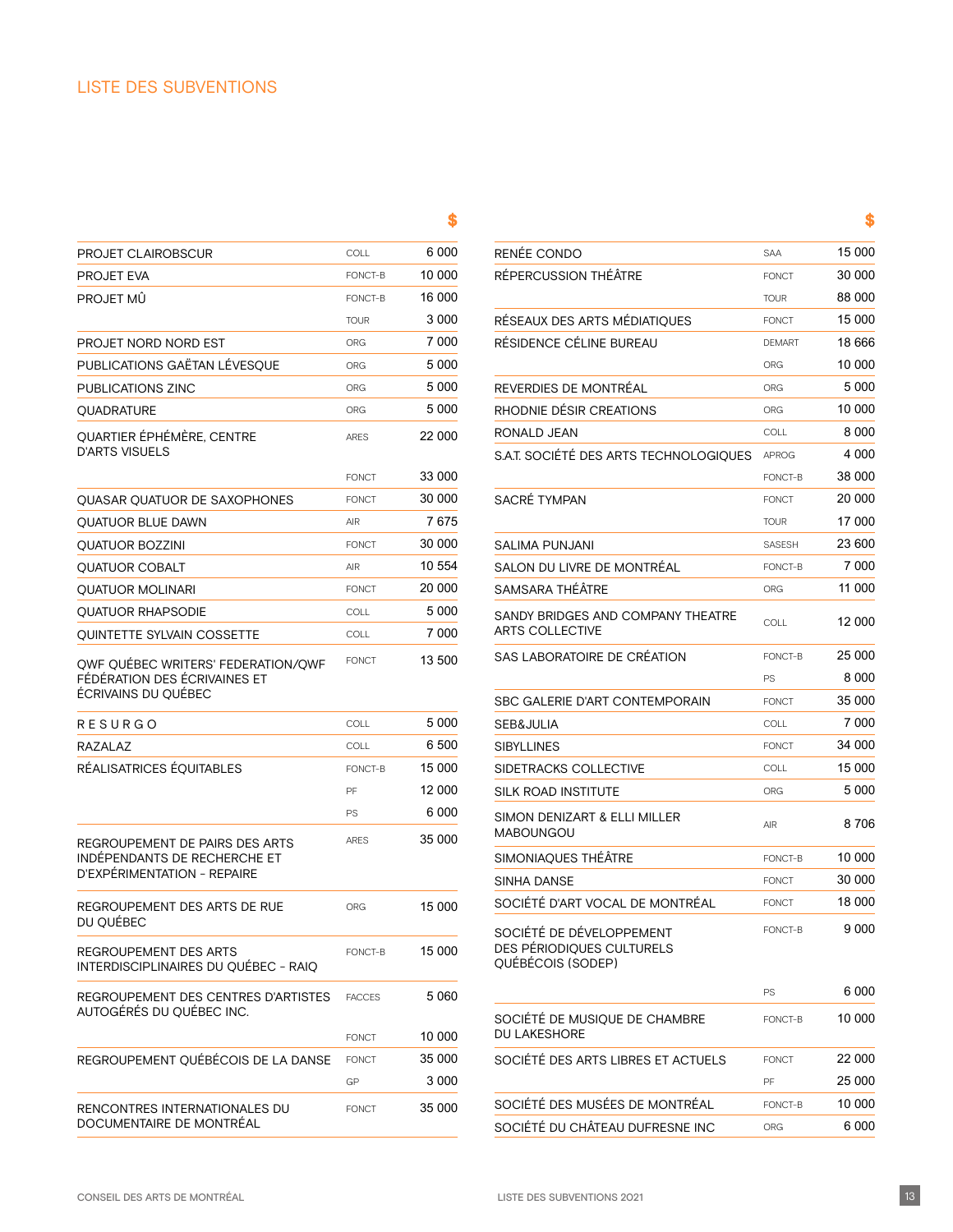| SOCIÉTÉ POUR LA PROMOTION DE LA<br>DANSE TRADITIONNELLE QUÉBÉCOISE       | ORG              | 12 000  |
|--------------------------------------------------------------------------|------------------|---------|
| SOCIÉTÉ POUR LES ARTS EN MILIEUX<br>DE SANTÉ                             | FONCT-B          | 20 000  |
| SOCIÉTÉ PRO MUSICA INC.                                                  | <b>FONCT</b>     | 17 000  |
| SOCIÉTÉ PROFESSIONNELLE DES AUTEURS<br>ET COMPOSITEURS QUÉBÉCOIS (SPACQ) | ORG              | 9 000   |
| SOCIÉTÉ QUÉBÉCOISE D'ENSEMBLE-<br><b>CLAVIERS</b>                        | ORG              | 6 000   |
| SOMMES                                                                   | COLL             | 9 200   |
| SOPHIE LUKACS                                                            | AIR              | 2 400   |
| SOUNTOUGOUMBA DIARRA                                                     | <b>APRIX</b>     | 10 000  |
| SPECTACLE DE CONTES CHINOIS                                              | COLL             | 5 000   |
| SPHERE(S) LAB                                                            | COLL             | 7 000   |
| SPIRALE MAGAZINE CULTUREL                                                | <b>FONCT</b>     | 13 000  |
| STÉPHANE NEPTON                                                          | <b>CULTIVART</b> | 5 000   |
| STÉPHANE TÉTREAULT & OLIVIER<br>HÉBERT-BOUCHARD                          | COLL             | 9 000   |
| STUDIO 303                                                               | <b>FONCT</b>     | 30 000  |
|                                                                          | PS               | 4 000   |
| STUDIO DE MUSIQUE ANCIENNE DE<br>MONTRÉAL                                | <b>FONCT</b>     | 42 000  |
|                                                                          | <b>TOUR</b>      | 1 2 9 6 |
| SURKALÉN                                                                 | AIR              | 3 1 2 5 |
| SYLVAIN ÉMARD DANSE                                                      | <b>FONCT</b>     | 35 000  |
| <b>SYLVIA CLOUTIER</b>                                                   | SAA              | 15 000  |
| SYNTHÈSE ADDITIVE                                                        | AIR              | 6 840   |
| SYSTÉME KANGOUROU                                                        | ORG              | 8 000   |
| TABLE DE CONCERTATION CULTURELLE<br><b>VILLERAY PARC-EXTENSION</b>       | <b>APROG</b>     | 20 000  |
| TABLEAU D'HÔTE THÉÂTRE                                                   | AIR              | 15 000  |
|                                                                          | ARR              | 25 000  |
|                                                                          | DEMART           | 18 666  |
|                                                                          | ORG              | 12 000  |
| TALKING DOG PRODUCTIONS                                                  | COLL             | 15 000  |
| TANGENTE                                                                 | APROG            | 2 500   |
|                                                                          | <b>FONCT</b>     | 58 000  |
| TANGO BOREAL                                                             | AIR              | 8 959   |
| TARAF SYRIANA                                                            | AIR              | 8 305   |
|                                                                          | COLL             | 4 000   |

| TEMPS FORT                                                               | <b>ORG</b>    | 5 0 0 0 |
|--------------------------------------------------------------------------|---------------|---------|
| TENON MORTAISE, COMPAGNIE DE<br>THÉÂTRE-DANSE                            | <b>ORG</b>    | 6 000   |
| <b>TERRA SAPIENS COLLECTIVE</b>                                          | COLL          | 5 000   |
| TERRES EN VUES, SOCIÉTÉ POUR<br>LA DIFFUSION DE LA CULTURE<br>AUTOCHTONE | FONCT-B       | 50 000  |
| THE COALITION                                                            | COLL          | 7 000   |
| THE LOWEST PARTS                                                         | <b>COLL</b>   | 12 000  |
| THE QUÉBEC DRAMA FEDERATION                                              | <b>FONCT</b>  | 7 000   |
|                                                                          | <b>ORG</b>    | 10 000  |
| THÉÂTRE À CORPS PERDUS                                                   | AIR           | 14 500  |
| THÉÂTRE AUX ÉCURIES                                                      | <b>FONCT</b>  | 42 500  |
|                                                                          | GP            | 3 000   |
|                                                                          | PS            | 10 000  |
|                                                                          | RESI-DC-TNPA  | 2 000   |
| THÉÂTRE B.T.W.                                                           | <b>FONCT</b>  | 31 000  |
| THÉÂTRE BOUCHES DÉCOUSUES                                                | <b>FONCT</b>  | 39 000  |
|                                                                          | PS            | 5 000   |
| THÉÂTRE DE LA BOTTE TROUÉE                                               | AIR           | 11 410  |
| THÉÄTRE DE LA LIGUE NATIONALE<br><b>D'IMPROVISATION</b>                  | FONCT-B       | 10 000  |
| THÉÂTRE DE LA PIRE ESPÈCE                                                | <b>FONCT</b>  | 31 000  |
| THÉÂTRE DE LA SENTINELLE                                                 | <b>ORG</b>    | 20 000  |
| THEATRE DE L'OEIL INC.                                                   | <b>FONCT</b>  | 40 000  |
|                                                                          | <b>TOUR</b>   | 5 275   |
| THÉÂTRE DE L'OEIL OUVERT                                                 | AIR           | 15 000  |
| THÉÂTRE DE QUAT'SOUS INC.                                                | FONCT-B       | 92 000  |
| THÉÂTRE DÉCHAÎNÉS                                                        | SASESH        | 15 923  |
| THÉÂTRE DES MILLE LANGAGES                                               | COLL          | 5 000   |
| THÉÂTRE DU FRÈT                                                          | AIR           | 9725    |
|                                                                          | ORG           | 15 000  |
| THÉÂTRE DU RICOCHET                                                      | <b>TOUR</b>   | 1 207   |
| THÉÂTRE DU RIDEAU VERT                                                   | <b>APROG</b>  | 15 000  |
|                                                                          | <b>FONCT</b>  | 85 000  |
| THÉÂTRE EVEREST                                                          | <b>ORG</b>    | 10 000  |
| THÉÂTRE I.N.K.                                                           | FONCT-B       | 17 000  |
| THÉÂTRE LA CHAPELLE                                                      | <b>ARES</b>   | 5 0 0 0 |
|                                                                          | <b>FACCES</b> | 2 000   |
|                                                                          | <b>FONCT</b>  | 65 000  |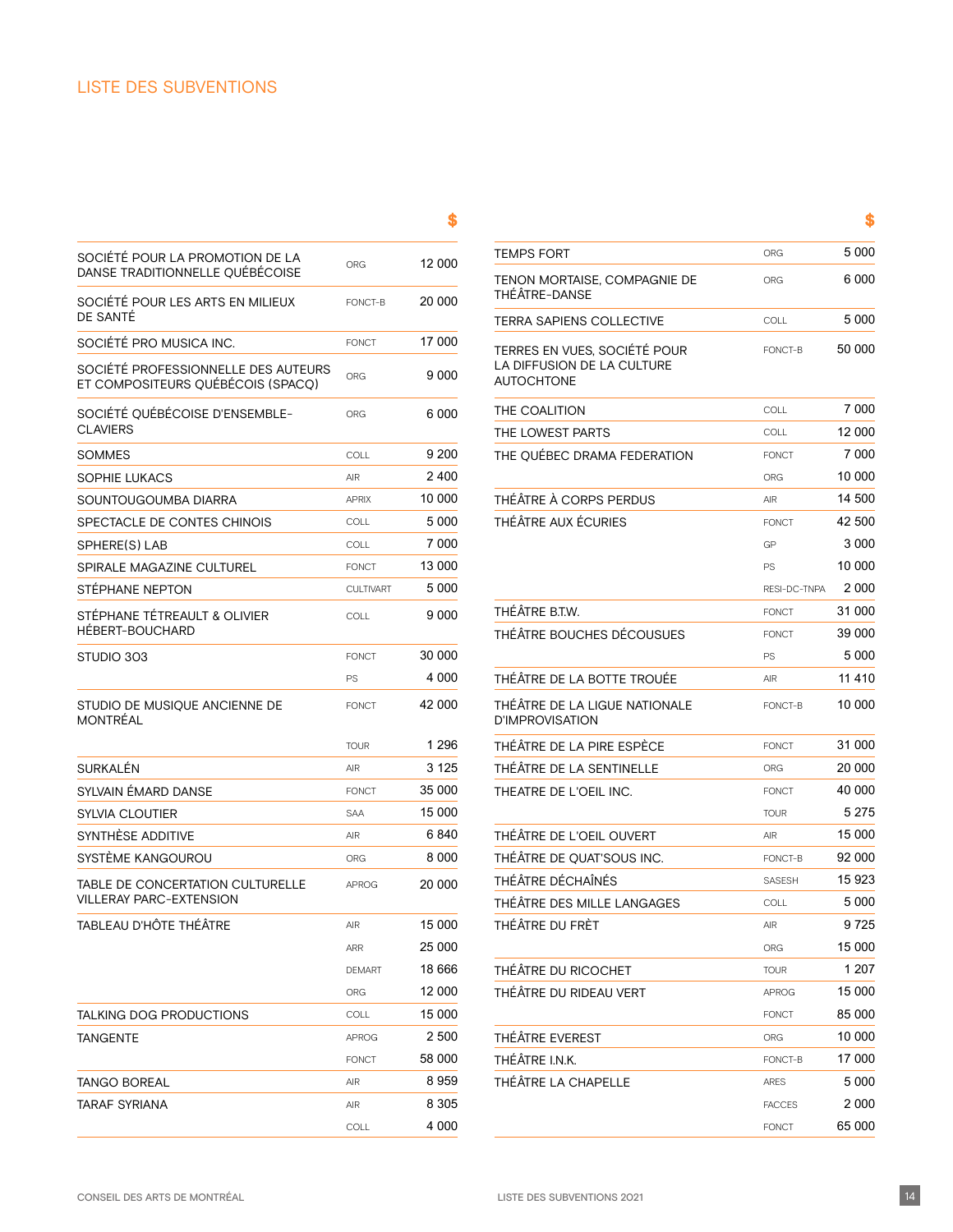| THÉÄTRE LE CLOU                                          | <b>FONCT</b>  | 45 000  |
|----------------------------------------------------------|---------------|---------|
|                                                          | <b>TOUR</b>   | 3490    |
| THEATRE LYRICHOREGRA 20                                  | <b>ORG</b>    | 4 500   |
| THÉÂTRE MAGASIN                                          | FONCT-B       | 10 000  |
|                                                          | <b>TOUR</b>   | 1 506   |
| THÉÂTRE MAINLINE                                         | <b>FACCES</b> | 2 000   |
|                                                          | FONCT-B       | 20 000  |
| THÉÂTRE SCAPEGOAT CARNIVALE                              | FONCT-B       | 10 000  |
| THÉÄTRE SURREAL SOREAL INC.                              | ORG           | 9000    |
| THÉÂTRE TALISMAN                                         | FONCT-B       | 15 000  |
| THÉÂTRE TEESRI DUNIYA                                    | ORG           | 10 000  |
| THÉÂTRE TOUT À TRAC                                      | <b>ORG</b>    | 8 0 0 0 |
| THÉÂTRE UBU INC.                                         | <b>FONCT</b>  | 63 000  |
| THÉÂTRE YOUTHEATRE INC.                                  | <b>DEMART</b> | 18 666  |
|                                                          | FONCT-B       | 22 000  |
| <b>THIERRY HUARD</b>                                     | COLL          | 5 0 0 0 |
| TOUTTE EST DANS TOUTTE                                   | ORG           | 7 000   |
| <b>TOXIQUE TROTTOIR</b>                                  | FONCT-B       | 18 000  |
|                                                          | PASS          | 28 900  |
| <b>TRAJECTOIRES</b>                                      | COLL          | 6 000   |
| <b>TRIO FIBONACCI</b>                                    | FONCT-B       | 9 000   |
| <b>TRIO POPULAIRE</b>                                    | AIR           | 5 237   |
| <b>TROIS TRISTES TIGRES</b>                              | FONCT-B       | 15 000  |
| TROISIÈME ESPACE THÉÂTRE/THIRD<br>SPACE THEATRE          | COLL          | 4 500   |
| <b>TROUPE IMAGICARIO</b>                                 | AIR           | 7 1 5 4 |
|                                                          | MIA           | 3500    |
|                                                          | <b>ORG</b>    | 10 000  |
|                                                          | PASS          | 27410   |
| UN ET UN FONT MILLE                                      | ORG           | 9 000   |
| UNE AUTRE COMPAGNIE DE THÉÂTRE                           | AIR           | 15 000  |
| UNION DES ÉCRIVAINES ET DES<br>ÉCRIVAINS QUÉBÉCOIS       | <b>ARES</b>   | 11 800  |
|                                                          | <b>FONCT</b>  | 28 000  |
|                                                          | GP            | 3 0 0 0 |
| USINE C                                                  | <b>FONCT</b>  | 96 000  |
| VALERIAN MAZATAUD                                        | AIR           | 5 600   |
| <b>VALLUM SOCIETY FOR EDUCATION</b><br>IN ARTS & LETTERS | FONCT-B       | 10 000  |
| VAN GRIMDE CORPS SECRETS                                 | <b>FONCT</b>  | 25 000  |

| VÄTCHIK DANSE                                             | COLL          |
|-----------------------------------------------------------|---------------|
| VEILS OF BOLLYWOOD                                        | AIR           |
| VIALES                                                    | COLL          |
| VICTORIA MACKENZIE                                        | <b>AIR</b>    |
| VIDÉO PHASE                                               | FONCT-B       |
| <b>VIDÉOGRAPHE INC.</b>                                   | <b>FACCES</b> |
|                                                           | <b>FONCT</b>  |
| <b>VIE DES ARTS</b>                                       | FONCT-B       |
|                                                           | RESI-EC-AA    |
| VIRILES                                                   | COLL          |
| VISION DIVERSITÉ                                          | FONCT-B       |
| <b>VISIONS CINÉMA</b>                                     | <b>ORG</b>    |
| VISIONS SUR L'ART QUÉBEC                                  | <b>DEMART</b> |
|                                                           | <b>ORG</b>    |
|                                                           | SASESH        |
| VIVA! ART ACTION MONTRÉAL                                 | FONCT-B       |
| VOIES CULTURELLES DES FAUBOURGS                           | <b>APROG</b>  |
| VOIR DES VOIX MONTREAL / SEEING<br><b>VOICES MONTREAL</b> | <b>ORG</b>    |
| VOX, CENTRE DE L'IMAGE<br><b>CONTEMPORAINE</b>            | <b>FONCT</b>  |
| <b>VUES D'AFRIQUE</b>                                     | FONCT-B       |
| VUES SUR SCÈNES                                           | ORG           |
| <b>WORLD CREATION STUDIOS</b>                             | <b>APROG</b>  |
| <b>XN QUEBEC</b>                                          | <b>APRIX</b>  |
| YIDLIFE CRISIS                                            | <b>ARR</b>    |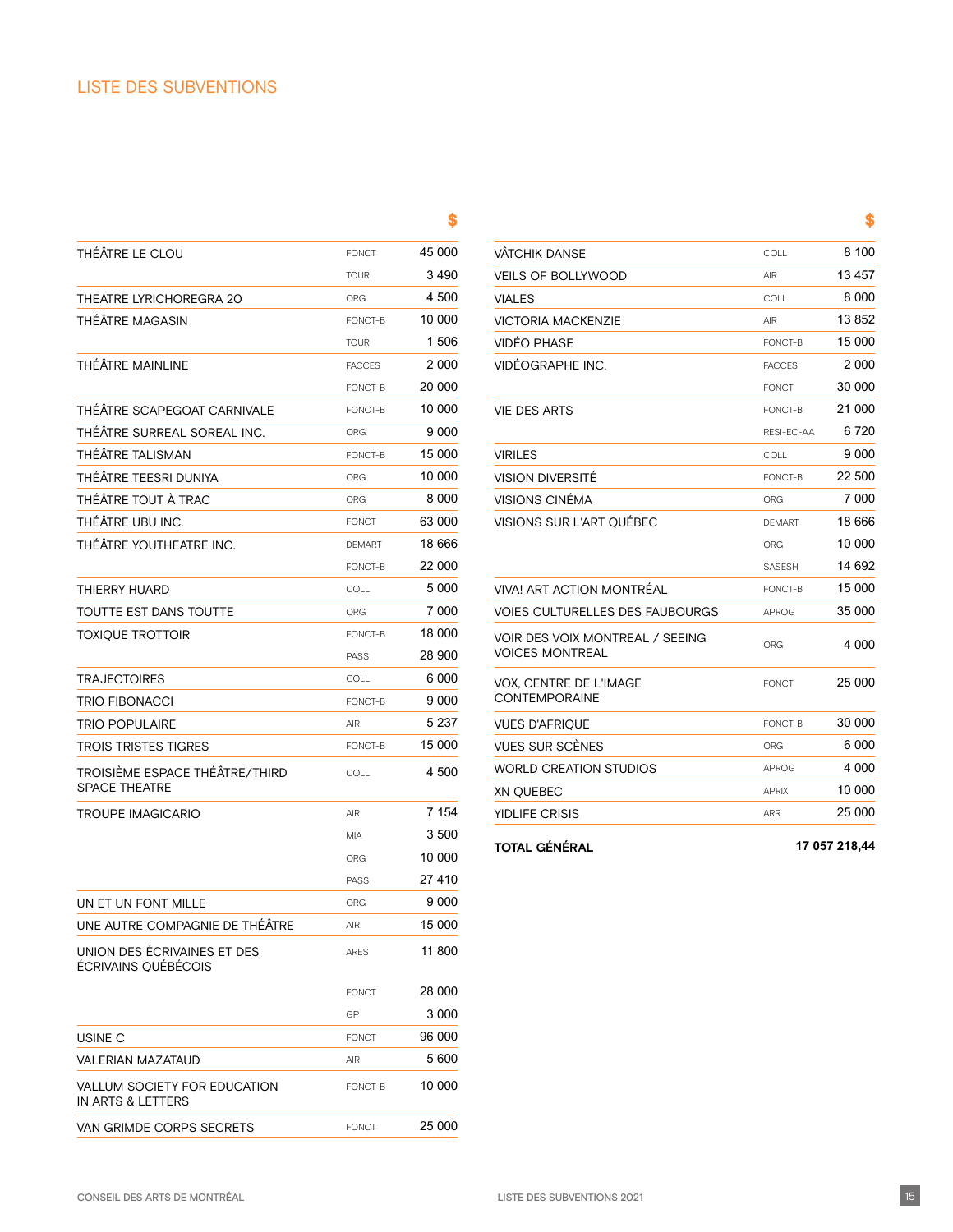## **LISTE DES SUBVENTIONS -ATELIERS**

\$

| 10E NORD                      | <b>ATELIERS</b> | 4612    |
|-------------------------------|-----------------|---------|
| 7146680 CANADA INC.           | <b>ATELIERS</b> | 819     |
| 9135-5776 QUEBEC INC.         | <b>ATELIERS</b> | 133     |
| ADAM BASANTA                  | <b>ATELIERS</b> | 678     |
| <b>ADRIAN NORVID</b>          | <b>ATELIERS</b> | 1 1 8 3 |
| AGATHE BODINEAU               | <b>ATELIERS</b> | 708     |
| ALAIN BOUCHARD                | <b>ATELIERS</b> | 204     |
| ALAIN MAILHOT                 | <b>ATELIERS</b> | 294     |
| <b>ALAIN PIROIR</b>           | <b>ATELIERS</b> | 1 179   |
| ALEXANDRE DAVID               | <b>ATELIERS</b> | 940     |
| ALEXANDRE PARENT              | <b>ATELIERS</b> | 639     |
| ALEXIA MCKINDSEY              | <b>ATELIERS</b> | 82      |
| <b>ALEXIS EMELIANOFF</b>      | <b>ATELIERS</b> | 225     |
| <b>ALEXIS LEPAGE</b>          | <b>ATELIERS</b> | 297     |
| ALEXIS O'HARA                 | <b>ATELIERS</b> | 874     |
| <b>ALICE JARRY</b>            | <b>ATELIERS</b> | 2 634   |
| ALTHEA MAMARIL                | <b>ATELIERS</b> | 1098    |
| ANDRÉ PITRE                   | <b>ATELIERS</b> | 440     |
| ANDREA MACKEAN                | <b>ATELIERS</b> | 299     |
| ANDREANNE ABBONDANZA-BERGERON | <b>ATELIERS</b> | 661     |
| ANDRÉANNE GODIN               | <b>ATELIERS</b> | 1 097   |
| ANDRES MANNISTE               | <b>ATELIERS</b> | 706     |
| ANDREZEJ-ANDRE PIJET          | <b>ATELIERS</b> | 210     |
| <b>ANNE LAPIERRE</b>          | <b>ATELIERS</b> | 1 397   |
| ANNE-LAURE DJABALLAH          | <b>ATELIERS</b> | 305     |
| ANNE-MARIE GAGNON INC.        | <b>ATELIERS</b> | 6518    |
| <b>ANNE-MARIE OUELLET</b>     | <b>ATELIERS</b> | 310     |
| ANNIE 50 INC.                 | <b>ATELIERS</b> | 1 192   |
| <b>ANNIE RODRIGUE</b>         | <b>ATELIERS</b> | 513     |
| <b>ANTHONY BURNHAM</b>        | <b>ATELIERS</b> | 1 1 8 7 |
| ANTONIETTA GRASSI             | <b>ATELIERS</b> | 499     |
| ANTONIO SERAFINO              | <b>ATELIERS</b> | 512     |
| <b>ARIEL TARR</b>             | <b>ATELIERS</b> | 233     |
| ART ET DESIGN MOSAÏKA INC.    | ATELIERS        | 17 223  |
| ATELIER COCOTTE INC.          | <b>ATELIERS</b> | 310     |
| ATELIER HABITATION MONTRÉAL   | <b>ATELIERS</b> | 30 000  |
| ATELIER LA COULÉE             | <b>ATELIERS</b> | 1 369   |
| ATELIER L'ÉTABLI INC.         | <b>ATELIERS</b> | 1992    |
| ATELIER NATHALIE GARCEAU      | <b>ATELIERS</b> | 398     |
| <b>BENJAMIN LAFAILLE</b>      | <b>ATELIERS</b> | 754     |

|                                                      |                 | \$    |
|------------------------------------------------------|-----------------|-------|
| <b>BENOIT LE VERGOS</b>                              | <b>ATELIERS</b> | 1818  |
| BEVERLY FARLEY                                       | ATELIERS        | 143   |
| <b>BOM DESIGN</b>                                    | <b>ATELIERS</b> | 1 232 |
| <b>BORIS CHASIN</b>                                  | <b>ATELIERS</b> | 378   |
| CAMILLA CLARIZIO                                     | ATELIERS        | 843   |
| CAMILLE CÔTÉ                                         | <b>ATELIERS</b> | 166   |
| <b>CAMILLE OUELLETTE</b>                             | ATELIERS        | 354   |
| <b>CARINA ROSE</b>                                   | <b>ATELIERS</b> | 157   |
| <b>CARINE KHALIFE</b>                                | ATELIERS        | 1 388 |
| <b>CARL TRAHAN</b>                                   | ATELIERS        | 188   |
| <b>CAROL MOSE</b>                                    | <b>ATELIERS</b> | 1551  |
| <b>CAROLE ARBIC</b>                                  | ATELIERS        | 253   |
| <b>CAROLE FRÉVE</b>                                  | <b>ATELIERS</b> | 604   |
| <b>CAROLE MORIN</b>                                  | ATELIERS        | 307   |
| CAROLINE ARIANE BERGERON                             | ATELIERS        | 703   |
| <b>CAROLINE CLOUTIER</b>                             | <b>ATELIERS</b> | 799   |
| CAROLYNE SCENNA                                      | ATELIERS        | 2 237 |
| CATHERINE ABOUMRAD                                   | <b>ATELIERS</b> | 233   |
| CATHERINE BÉCHARD                                    | ATELIERS        | 611   |
| CATHERINE BODMER                                     | ATELIERS        | 1 032 |
| CATHERINE CATHERINE BOISVENUE                        | <b>ATELIERS</b> | 533   |
| CATHERINE CHAGNON                                    | ATELIERS        | 1 122 |
| CATHERINE GAUMERD                                    | <b>ATELIERS</b> | 394   |
| <b>CECILE RONC</b>                                   | ATELIERS        | 204   |
| <b>CELINE HUYGHEBAERT</b>                            | ATELIERS        | 395   |
| CÉLINE OZOUF                                         | <b>ATELIERS</b> | 143   |
| CERAMIQUES ISHIZUKA                                  | <b>ATELIERS</b> | 832   |
| <b>CERCLE D'EXPRESSION ARTISTIOUE</b><br>NYATA NYATA | <b>ATELIERS</b> | 2 000 |
| CHANTAL BÉLANGER                                     | <b>ATELIERS</b> | 159   |
| <b>CHANTAL PARISIEN</b>                              | <b>ATELIERS</b> | 849   |
| CHARLES-ANTOINE BLAIS MÉTIVIER                       | ATELIERS        | 1 201 |
| CHLOĖ DESJARDINS                                     | <b>ATELIERS</b> | 195   |
| <b>CHRIS KLINE</b>                                   | ATELIERS        | 436   |
| CHRISTIAN KIOPINI                                    | ATELIERS        | 1 127 |
| <b>CHRISTINE LEBLANC</b>                             | <b>ATELIERS</b> | 99    |
| <b>CHRISTINE MAJOR</b>                               | ATELIERS        | 350   |
| <b>CLAIRE DUFRESNE</b>                               | <b>ATELIERS</b> | 512   |
| <b>CLAUDE BOUCHARD</b>                               | ATELIERS        | 708   |
| <b>CLAUDE MAURER</b>                                 | ATELIERS        | 496   |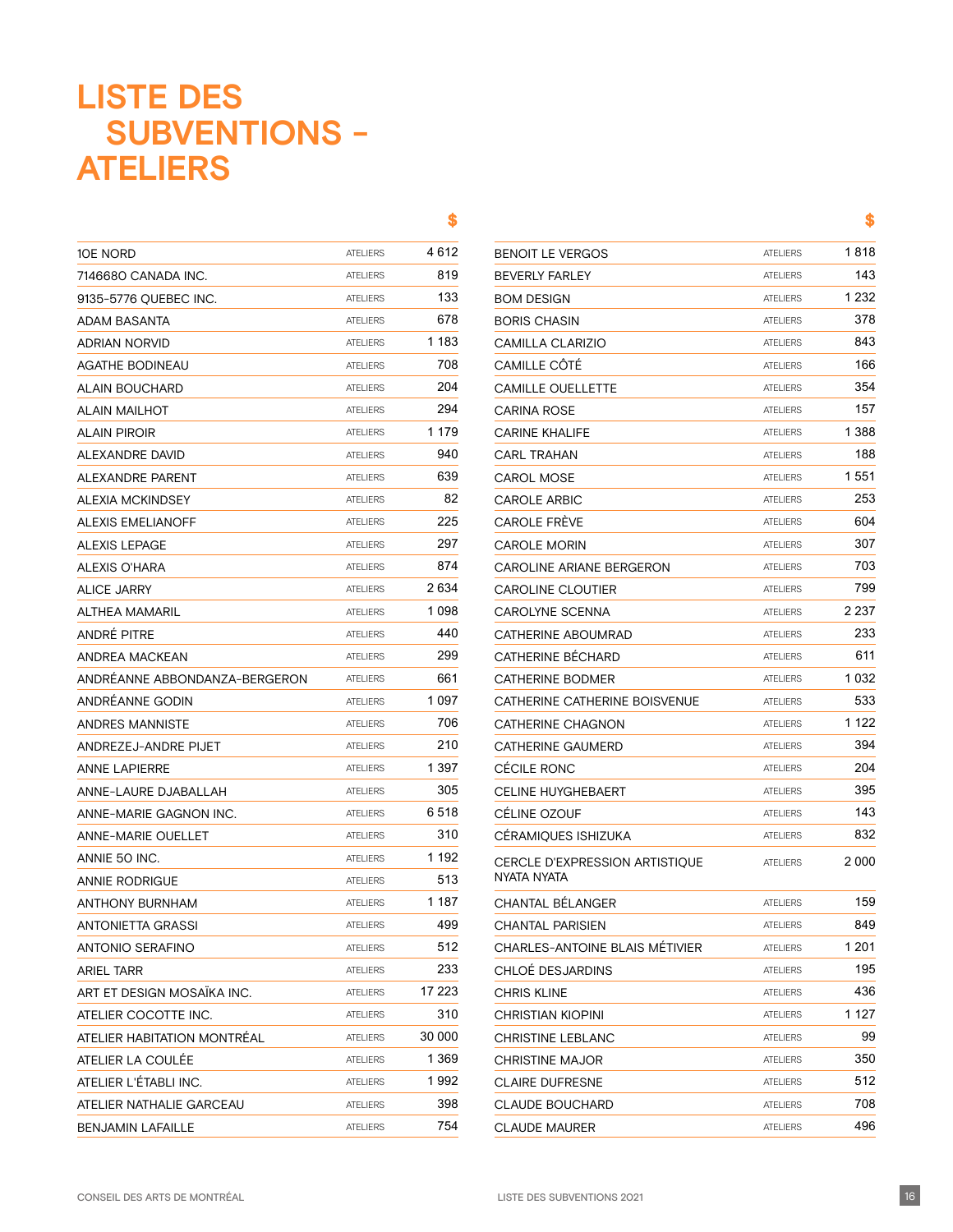| <b>CLAUDE MONGRAIN</b>                                | <b>ATELIERS</b> | 1 390   |
|-------------------------------------------------------|-----------------|---------|
| COO-MON ACCESSOIRES ET CULTURES                       | <b>ATELIERS</b> | 36      |
| COOPÉRATIVE COUP D'GRIFFE                             | <b>ATELIERS</b> | 206     |
| <b>CORINNE BOURGET</b>                                | <b>ATELIERS</b> | 928     |
| CRÉATIONS ENCORE INC.                                 | <b>ATELIERS</b> | 303     |
| CRISTEL SILVA SILVA                                   | <b>ATELIERS</b> | 28      |
| CRISTINA BONILLA                                      | <b>ATELIERS</b> | 727     |
| DANA EDMONDS                                          | <b>ATELIERS</b> | 241     |
| <b>DANIEL CORBEIL</b>                                 | <b>ATELIERS</b> | 777     |
| DANIELLE BLOUIN                                       | <b>ATELIERS</b> | 539     |
| DAVID ARMSTRONG                                       | <b>ATELIERS</b> | 448     |
| DAVID GAGNON                                          | <b>ATELIERS</b> | 398     |
| <b>DAVID LAFRANCE</b>                                 | <b>ATELIERS</b> | 364     |
| DAVID NAYLOR                                          | <b>ATELIERS</b> | 363     |
| <b>DAVID ROUSSEL</b>                                  | <b>ATELIERS</b> | 861     |
| <b>DAVID SIMARD</b>                                   | <b>ATELIERS</b> | 205     |
| <b>DENIS PELLERIN</b>                                 | <b>ATELIERS</b> | 361     |
| <b>DENIS RIOUX</b>                                    | <b>ATELIERS</b> | 140     |
| <b>DENIS ROUSSEAU</b>                                 | <b>ATELIERS</b> | 2990    |
| <b>DENIS ST-PIERRE</b>                                | <b>ATELIERS</b> | 863     |
| <b>DESIGN M3BÉTON INC.</b>                            | <b>ATELIERS</b> | 1 2 9 1 |
| DESIGN QUÉBEC ISABELLE DESLAURIES INC.                | <b>ATELIERS</b> | 475     |
| DIANA SERRANO                                         | <b>ATELIERS</b> | 199     |
| <b>DIANE GOUGEON</b>                                  | <b>ATELIERS</b> | 583     |
| DIANE MORIN                                           | <b>ATELIERS</b> | 501     |
| DIEGO PULITANO                                        | <b>ATELIERS</b> | 273     |
| DOMINIQUE SIROIS                                      | <b>ATELIERS</b> | 1 141   |
| DONIGAN CUMMING                                       | <b>ATELIERS</b> | 768     |
| EBERHARD FROEHLICH                                    | <b>ATELIERS</b> | 85      |
| ÉCOLE DE JOAILLERIE ET DE MÉTAUX<br>D'ART DE MONTRÉAL | <b>ATELIERS</b> | 2 000   |
| ELÈNE BEAUDOIN                                        | <b>ATELIERS</b> | 254     |
| ÉLÉNE GAMACHE                                         | <b>ATELIERS</b> | 397     |
| ELISABETH PICARD                                      | <b>ATELIERS</b> | 439     |
| ELISE LAFONTAINE                                      | <b>ATELIERS</b> | 299     |
| <b>ELISE WINDSOR</b>                                  | <b>ATELIERS</b> | 382     |
| ELIZA OLKINITSKAYA                                    | <b>ATELIERS</b> | 259     |
| <b>EMANUEL LICHA</b>                                  | <b>ATELIERS</b> | 61      |
| EMILY BÉLANGER                                        | <b>ATELIERS</b> | 212     |
| <b>EMILY SPOONER-RODIE</b>                            | <b>ATELIERS</b> | 80      |

|                                                                       |                 | \$      |
|-----------------------------------------------------------------------|-----------------|---------|
| EMMANUEL LAFLAMME                                                     | <b>ATELIERS</b> | 566     |
| EMMANUEL MADAN                                                        | <b>ATELIERS</b> | 1 380   |
| EMMANUELLE CHARNEAU                                                   | <b>ATELIERS</b> | 1 273   |
| ERIC RAYMOND                                                          | <b>ATELIERS</b> | 1823    |
| ERIK NIEMINEM                                                         | <b>ATELIERS</b> | 380     |
| ESPACE SUD-EST                                                        | <b>ATELIERS</b> | 614     |
| ÉTIENNE TREMBLAY-TARDIF                                               | <b>ATELIERS</b> | 253     |
| EVA BRANDL                                                            | <b>ATELIERS</b> | 516     |
| eve Gravel                                                            | <b>ATELIERS</b> | 2997    |
| FABRIZIO PEROZZI                                                      | <b>ATELIERS</b> | 422     |
| FLORENCE-ARIEL TREMBLAY                                               | <b>ATELIERS</b> | 106     |
| FLORENT VEILLEUX                                                      | <b>ATELIERS</b> | 1026    |
| FRANCE GUÉRIN                                                         | <b>ATELIERS</b> | 378     |
| FRANCE RHÉAUME                                                        | <b>ATELIERS</b> | 602     |
| FRANCESCA ALEPIN KNEIDER                                              | <b>ATELIERS</b> | 309     |
| FRANCINE SAVARD                                                       | <b>ATELIERS</b> | 1 371   |
| FRANCIS BERTRAND                                                      | <b>ATELIERS</b> | 1983    |
| FRANCISCO DE LA BARRA                                                 | <b>ATELIERS</b> | 307     |
| <b>FRANCOIS BEAUDRY</b>                                               | <b>ATELIERS</b> | 684     |
| FRANÇOIS GUINAUDEAU                                                   | <b>ATELIERS</b> | 724     |
| <b>FRANÇOIS HUDON</b>                                                 | <b>ATELIERS</b> | 251     |
| <b>FRANÇOIS MORELLI</b>                                               | <b>ATELIERS</b> | 1 259   |
| FRANÇOISE ISSALY                                                      | <b>ATELIERS</b> | 346     |
| FRÉDÉRIQUE BONMATIN                                                   | <b>ATELIERS</b> | 407     |
| FRÉDÉRIQUE LALIBERTÉ                                                  | <b>ATELIERS</b> | 721     |
| FRÉDÉRIQUE ULMAN-GAGNÉ                                                | <b>ATELIERS</b> | 2 1 3 9 |
| <b>GABRIEL MOREST</b>                                                 | <b>ATELIERS</b> | 918     |
| GENEVIÈVE DOSTALER                                                    | <b>ATELIERS</b> | 1475    |
| GENEVIÈVE GALLANT                                                     | <b>ATELIERS</b> | 1 131   |
| GENEVIÈVE LEBEL                                                       | <b>ATELIERS</b> | 460     |
| GIANNI GIULIANO                                                       | <b>ATELIERS</b> | 200     |
| GILLES MIHALCEAN                                                      | <b>ATELIERS</b> | 779     |
| GRAEME WELCH                                                          | <b>ATELIERS</b> | 207     |
| GROUPE DE RESSOURCES TECHNIQUES<br>«BÄTIR SON QUARTIER»               | <b>ATELIERS</b> | 30 000  |
| groupe le vivier                                                      | <b>ATELIERS</b> | 2 000   |
| <b>GROUPE-CONSEIL EN DÉVELOPPEMENT</b><br>DE L'HABITATION DE MONTRÉAL | <b>ATELIERS</b> | 30 000  |
| GUILLAUME BRISSON-DARVEAU                                             | <b>ATELIERS</b> | 683     |
| <b>GUY LARAMÉE</b>                                                    | <b>ATELIERS</b> | 583     |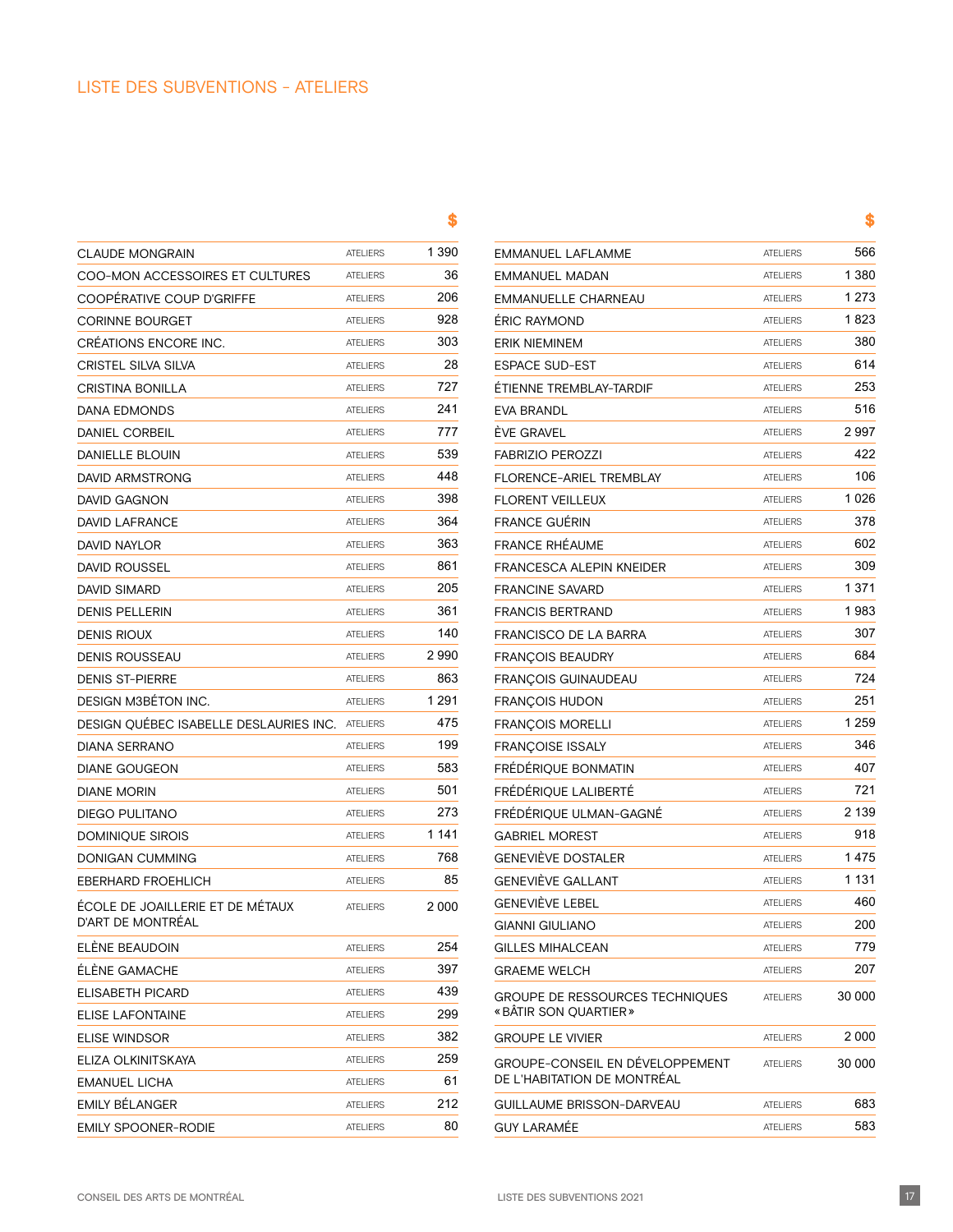| <b>GUY SIMONEAU</b>        | <b>ATELIERS</b> | 680     |
|----------------------------|-----------------|---------|
| GUYLAINE CHEVARIE-LESSARD  | <b>ATELIERS</b> | 43      |
| HÉLÈNE KEYSER              | <b>ATELIERS</b> | 1511    |
| HÉLÈNE LA HAYE             | <b>ATELIERS</b> | 832     |
| <b>HODA ACKAD WENGER</b>   | <b>ATELIERS</b> | 148     |
| <b>HUGO CANTIN</b>         | <b>ATELIERS</b> | 1 2 2 3 |
| <b>IRIS SAUTIER</b>        | <b>ATELIERS</b> | 1 3 1 0 |
| <b>ISABELLE DESJARDINS</b> | <b>ATELIERS</b> | 442     |
| <b>ISABELLE GUIMOND</b>    | <b>ATELIERS</b> | 425     |
| <b>ISABELLE HUOT</b>       | <b>ATELIERS</b> | 973     |
| <b>ISRAËL CHARNEY</b>      | <b>ATELIERS</b> | 1 2 7 4 |
| JACQUES CORBEIL            | <b>ATELIERS</b> | 637     |
| JACQUES MARCHAND           | <b>ATELIERS</b> | 660     |
| JACQUES PAYETTE            | <b>ATELIERS</b> | 2 101   |
| JANET WERNER               | <b>ATELIERS</b> | 774     |
| JASNA SOKOLOVIC            | <b>ATELIERS</b> | 611     |
| JASON CANTORO              | <b>ATELIERS</b> | 547     |
| JEAN BRILLANT              | <b>ATELIERS</b> | 8400    |
| JEANETTE JOHNS             | <b>ATELIERS</b> | 366     |
| JEAN-FRANÇOIS LAUDA        | <b>ATELIERS</b> | 1752    |
| JEAN-FRANÇOIS TOUSIGNANT   | <b>ATELIERS</b> | 1 502   |
| JEAN-LOUIS ÉMOND           | <b>ATELIERS</b> | 1863    |
| JEAN-PHILIPPE MONTPETIT    | <b>ATELIERS</b> | 708     |
| JEAN-PIERRE GAUTHIER       | <b>ATELIERS</b> | 1 697   |
| JEAN-PIERRE VIVIAN         | <b>ATELIERS</b> | 184     |
| JEAN-SÉBASTIEN DENIS       | <b>ATELIERS</b> | 374     |
| JESSICA WEE                | <b>ATELIERS</b> | 222     |
| JOANNIE BOULAIS            | <b>ATELIERS</b> | 417     |
| JOCELYNE ALLOUCHERIE       | <b>ATELIERS</b> | 1416    |
| JOHANNE CULLEN             | <b>ATELIERS</b> | 1826    |
| JOHANNE STE-MARIE          | <b>ATELIERS</b> | 354     |
| JONATHAN GIRARD            | <b>ATELIERS</b> | 427     |
| JONATHAN INKSETTER         | <b>ATELIERS</b> | 499     |
| <b>JONATHAN SARDELIS</b>   | <b>ATELIERS</b> | 106     |
| JOSÉE DESSUREAULT          | <b>ATELIERS</b> | 1 693   |
| JOSÉE LECOMPTE             | <b>ATELIERS</b> | 202     |
| JOSÉE ROBERGE              | <b>ATELIERS</b> | 267     |
| <b>JOSÉE SCHRYER</b>       | <b>ATELIERS</b> | 232     |
| JOSEPH BRANCO              | <b>ATELIERS</b> | 1688    |
| JUAN AQUINO                | <b>ATELIERS</b> | 762     |

| JUAN ORTIZ-APUY               | <b>ATELIERS</b> | 749     |
|-------------------------------|-----------------|---------|
| JULIA DYCK                    | <b>ATELIERS</b> | 62      |
| JULIA HALL                    | <b>ATELIERS</b> | 309     |
| <b>JULIE DESMARAIS</b>        | <b>ATELIERS</b> | 486     |
| JULIE DUGUAY                  | <b>ATELIERS</b> | 799     |
| JULIE ROCHELEAU               | <b>ATELIERS</b> | 513     |
| JULIE TRUDEL                  | <b>ATELIERS</b> | 231     |
| JUSTINE SKAHAN                | <b>ATELIERS</b> | 192     |
| K. DAVID ROSS                 | <b>ATELIERS</b> | 565     |
| KAREN ELAINE SPENCER          | <b>ATELIERS</b> | 236     |
| KARINE FRÉCHETTE              | <b>ATELIERS</b> | 499     |
| KARINE GUYON                  | <b>ATELIERS</b> | 2 273   |
| KARINE LÉGER                  | <b>ATELIERS</b> | 412     |
| KATHERINE PARÉ                | <b>ATELIERS</b> | 797     |
| KATHRYN GABINET-KROO          | <b>ATELIERS</b> | 496     |
| <b>KATRIN LEBLOND</b>         | <b>ATELIERS</b> | 532     |
| KIM KIELHOFNER                | <b>ATELIERS</b> | 280     |
| <b>KRISTOF STYGAR</b>         | <b>ATELIERS</b> | 1 0 2 2 |
| K-UN INC.                     | <b>ATELIERS</b> | 622     |
| LA LUMIERE COLLECTIVE         | <b>ATELIERS</b> | 1 1 1 0 |
| LAURE DE MIRAMON              | <b>ATELIERS</b> | 745     |
| <b>LAURENT BOUCHARD</b>       | <b>ATELIERS</b> | 321     |
| LAURENT CANNICCIONI           | <b>ATELIERS</b> | 212     |
| LAURENT CRASTE                | <b>ATELIERS</b> | 459     |
| LAURIE DANSEREAU              | <b>ATELIERS</b> | 708     |
| LE CORRID'ART                 | <b>ATELIERS</b> | 5 663   |
| LE STUDIO P.M. INC.           | <b>ATELIERS</b> | 2 113   |
| LEOPOL BOURJOI                | <b>ATELIERS</b> | 991     |
| <b>LES 7 ATELIERS</b>         | <b>ATELIERS</b> | 4 438   |
| <b>LES GUITARES BARON</b>     | <b>ATELIERS</b> | 301     |
| LES PRODUCTIONS ONDINNOK INC. | <b>ATELIERS</b> | 2 000   |
| LIDIA RAYMOND                 | ATELIERS        | 398     |
| LINO CIPRESSO                 | <b>ATELIERS</b> | 1688    |
| LOÏC BARD                     | <b>ATELIERS</b> | 1 153   |
| <b>LORRAINE PRITCHARD</b>     | <b>ATELIERS</b> | 778     |
| <b>LORRAINE SIMMS</b>         | <b>ATELIERS</b> | 1 5 6 4 |
| <b>LOUIS GORD</b>             | <b>ATELIERS</b> | 2 000   |
| <b>LOUIS LAPRISE</b>          | <b>ATELIERS</b> | 1 284   |
| LOUIS-BERNARD ST-JEAN         | <b>ATELIERS</b> | 258     |
| LOUISE ROBERT                 | <b>ATELIERS</b> | 1416    |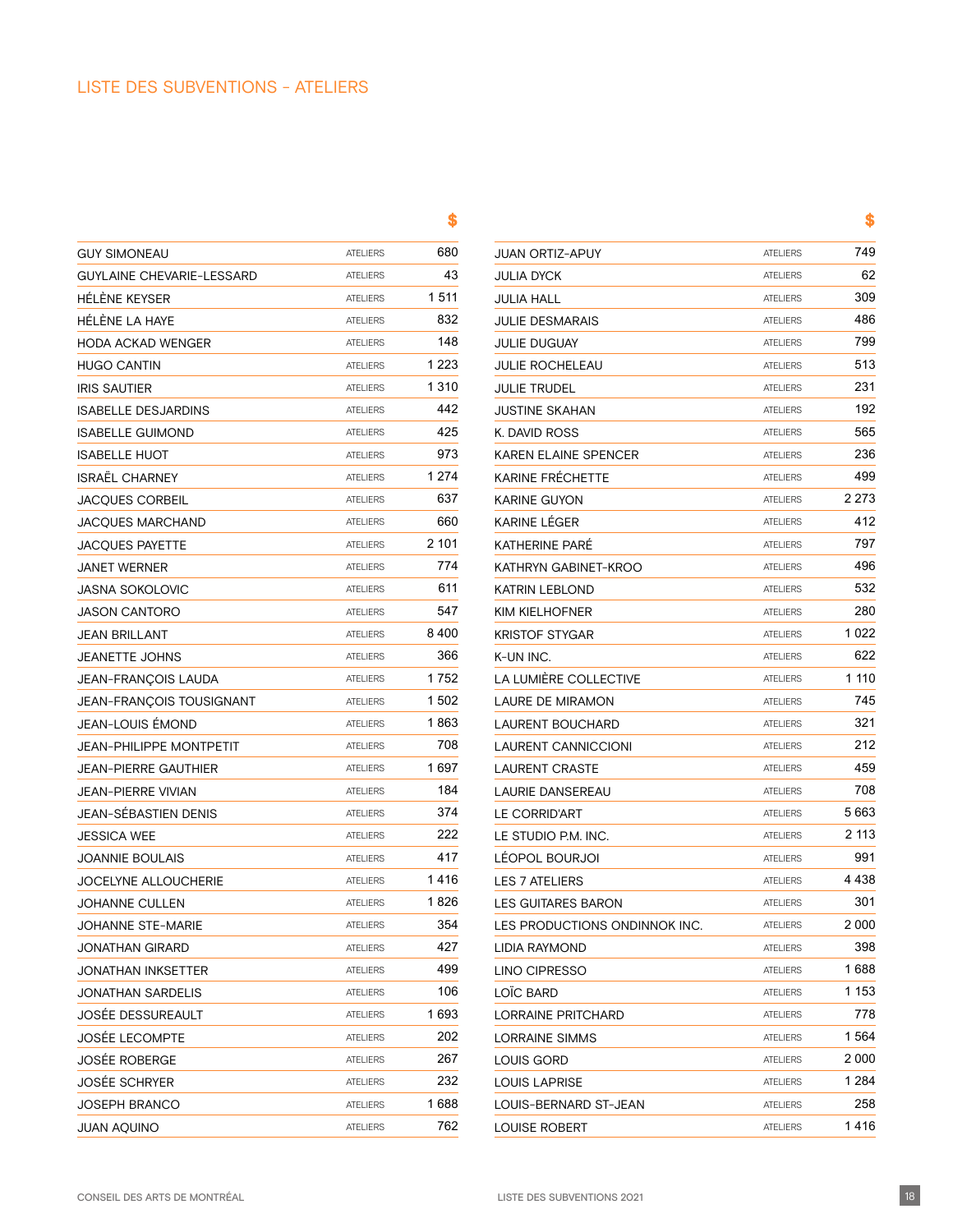| <b>LOUIS-PIERRE BOUGIE</b>   | <b>ATELIERS</b> | 895     |
|------------------------------|-----------------|---------|
| LUCIE CHICOINE               | <b>ATELIERS</b> | 637     |
| LUCIE GRÉGOIRE               | <b>ATELIERS</b> | 367     |
| <b>LUCIE ROCHER</b>          | <b>ATELIERS</b> | 454     |
| LUTHERIE DE BORDEAUX         | <b>ATELIERS</b> | 1855    |
| LYSANNE LATULIPPE            | <b>ATELIERS</b> | 1 1 2 3 |
| LYSE CHARLAND FAVRETTI       | <b>ATELIERS</b> | 530     |
| MAGALI THIBAULT-GOBEIL       | <b>ATELIERS</b> | 212     |
| MAHMOUD BAGHAEIAN            | <b>ATELIERS</b> | 1759    |
| MAJORIE LABRÈQUE-LEPAGE      | <b>ATELIERS</b> | 303     |
| MANON LABRECQUE              | <b>ATELIERS</b> | 862     |
| <b>MARC DULUDE</b>           | <b>ATELIERS</b> | 219     |
| MARIA KARIMI                 | <b>ATELIERS</b> | 1 115   |
| MARIANNE CHARLEBOIS          | <b>ATELIERS</b> | 62      |
| MARIE LETELLIER              | <b>ATELIERS</b> | 425     |
| MARIE-CHLOÉ DUVAL            | <b>ATELIERS</b> | 544     |
| MARIE-CHRISTINE QUENNEVILLE  | <b>ATELIERS</b> | 387     |
| MARIE-CLAUDE ROBILLARD       | <b>ATELIERS</b> | 283     |
| MARIE-DANIELLE LEBLANC       | <b>ATELIERS</b> | 531     |
| MARIE-EVE BEAULIEU           | <b>ATELIERS</b> | 433     |
| <b>MARIE-JOSÉE FRANCOEUR</b> | <b>ATELIERS</b> | 159     |
| MARIELLE RIVARD              | <b>ATELIERS</b> | 350     |
| MARIE-MICHELLE DESCHAMPS     | <b>ATELIERS</b> | 1 147   |
| MARILOU ANDRÉ                | <b>ATELIERS</b> | 937     |
| MARIO LAMARRE                | <b>ATELIERS</b> | 1070    |
| MARJORIE GUINDON             | <b>ATELIERS</b> | 809     |
| <b>MARKO SAVARD</b>          | <b>ATELIERS</b> | 1552    |
| <b>MARTIN BOURDEAU</b>       | <b>ATELIERS</b> | 637     |
| MARTIN DÉSILETS              | <b>ATELIERS</b> | 914     |
| <b>MARTIN SCHOP</b>          | <b>ATELIERS</b> | 2 243   |
| MARY WONG                    | <b>ATELIERS</b> | 373     |
| MARYSE FRAPPIER              | ATELIERS        | 268     |
| <b>MARYSE LACOSTE</b>        | <b>ATELIERS</b> | 210     |
| MAT JANSON-BLANCHET          | <b>ATELIERS</b> | 61      |
| MATHIEU BEAUSÉJOUR           | <b>ATELIERS</b> | 342     |
| <b>MATHIEU GAUDET</b>        | <b>ATELIERS</b> | 3 327   |
| <b>MATHIEU LACROIX</b>       | <b>ATELIERS</b> | 633     |
| <b>MATTHEW SHANE</b>         | <b>ATELIERS</b> | 728     |
| <b>MAUDE BERNIER CHABOT</b>  | <b>ATELIERS</b> | 1 2 9 5 |
| MAUDE CORRIVEAU              | <b>ATELIERS</b> | 82      |

| MAUDE DESLAURIERS                   | <b>ATELIERS</b>  | 712   |
|-------------------------------------|------------------|-------|
| MÉGANE VOGHELL                      | <b>ATELIERS</b>  | 2 524 |
| MÉLISSA BOLDUC                      | <b>ATFI IFRS</b> | 1863  |
| <b>MICHAEL SMITH</b>                | <b>ATELIERS</b>  | 1484  |
| MICHEL GOULET                       | <b>ATELIERS</b>  | 2 170 |
| <b>MICHEL HARVEY</b>                | <b>ATELIERS</b>  | 1416  |
| MICHÉLE F. BÉRARD                   | <b>ATELIERS</b>  | 438   |
| MICHELLE BEAUDOIN OBJETS DECORATIFS | <b>ATELIERS</b>  | 1699  |
| MICHELLE BUI                        | <b>ATELIERS</b>  | 120   |
| <b>MICHELLE FURLONG</b>             | <b>ATELIERS</b>  | 1048  |
| MICHEL-THOMAS POULIN                | <b>ATELIERS</b>  | 898   |
| MIE KIM STUDIO                      | <b>ATELIERS</b>  | 995   |
| MILJOURS STUDIO INC.                | <b>ATELIERS</b>  | 929   |
| MILO REINHARDT                      | <b>ATELIERS</b>  | 984   |
| NADINE NADINE EL HAJJAR             | <b>ATELIERS</b>  | 1 187 |
| <b>NANCIE MUNGER</b>                | <b>ATELIERS</b>  | 433   |
| NANCY COUSINS VIAU                  | <b>ATELIERS</b>  | 409   |
| NANCY MINNER                        | <b>ATFI IFRS</b> | 1 200 |
| NAOMI LONDON                        | <b>ATELIERS</b>  | 496   |
| <b>NAOMIE CARON</b>                 | <b>ATELIERS</b>  | 515   |
| NATALIA BAQUERO                     | <b>ATELIERS</b>  | 466   |
| NATALJA SCERBINA                    | <b>ATELIERS</b>  | 264   |
| <b>NATHALIE COINTE</b>              | <b>ATELIERS</b>  | 186   |
| NICHOLAS VOEIKOFF                   | <b>ATELIERS</b>  | 454   |
| NICOLAS LACHANCE                    | <b>ATELIERS</b>  | 609   |
| NICOLE PANNETON                     | <b>ATELIERS</b>  | 161   |
| NORMAND HAMEL                       | <b>ATELIERS</b>  | 907   |
| OBORO GOBORO                        | <b>ATELIERS</b>  | 2000  |
| OLIVER ESMONDE-WHITE                | <b>ATELIERS</b>  | 2522  |
| OLIVIER BONNARD                     | <b>ATELIERS</b>  | 115   |
| PASCAL DUFAUX                       | <b>ATELIERS</b>  | 664   |
| PASCALE FALARDEAU                   | ATELIERS         | 410   |
| PASCALE GIRARDIN                    | <b>ATELIERS</b>  | 2 058 |
| PATRICE CANTIN                      | <b>ATELIERS</b>  | 1814  |
| PATRICK BERNATCHEZ                  | <b>ATELIERS</b>  | 905   |
| PATRYCJA WALTON                     | <b>ATELIERS</b>  | 349   |
| PAVITRA WICKRAMASINGHE              | <b>ATELIERS</b>  | 366   |
| PELLI FERRONNIER ART INC            | <b>ATELIERS</b>  | 1 259 |
| PERRINE MAREZ                       | <b>ATELIERS</b>  | 171   |
| PETER KRAUSZ INC.                   | <b>ATELIERS</b>  | 1 663 |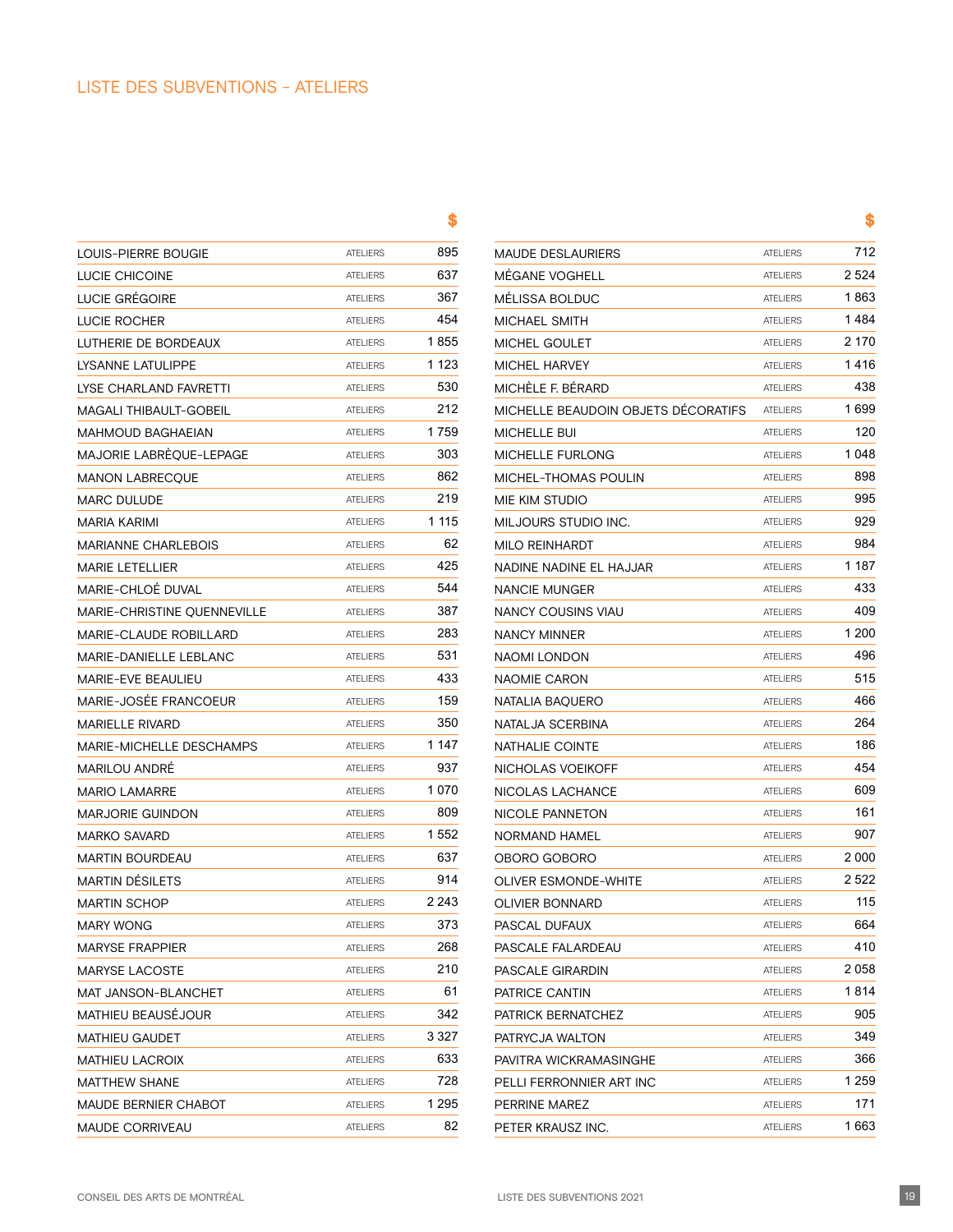### \$

| PHILIPPE BATTIKHA                                                    | <b>ATELIERS</b> | 354    |
|----------------------------------------------------------------------|-----------------|--------|
| PHILIPPE CHARLEBOIS GOMEZ                                            | <b>ATELIERS</b> | 915    |
| PHILIPPE COUDARI                                                     | <b>ATELIERS</b> | 1349   |
| PHILIPPE LÉONARD                                                     | <b>ATELIERS</b> | 673    |
| <b>PHILIPPE RICHELET</b>                                             | <b>ATELIERS</b> | 894    |
| PIERRE BRUNEAU                                                       | <b>ATELIERS</b> | 310    |
| PIERRE FOURNIER                                                      | <b>ATELIERS</b> | 682    |
| PRODUCTIONS SARRAVOX INC.                                            | <b>ATELIERS</b> | 654    |
| RAE MARIE TAYLOR                                                     | <b>ATELIERS</b> | 145    |
| RAFAEL SOTTOLICHIO                                                   | <b>ATELIERS</b> | 503    |
| RAPHAËL NÉRON                                                        | <b>ATELIERS</b> | 372    |
| RAQUEL SANCINETTI                                                    | <b>ATELIERS</b> | 391    |
| REGROUPEMENT DES ORGANISMES DU<br>MONTRÈAL ETHNIQUE POUR LE LOGEMENT | <b>ATELIERS</b> | 30 000 |
| RENÉE LAVAILLANTE                                                    | <b>ATELIERS</b> | 203    |
| RICARDO RUIZ RUZ                                                     | <b>ATELIERS</b> | 937    |
| RICHARD DESCHÊNES                                                    | <b>ATELIERS</b> | 312    |
| RICHARD MORIN                                                        | <b>ATELIERS</b> | 1 046  |
| RICHARD PONTAIS                                                      | <b>ATELIERS</b> | 379    |
| ROBERT KEENAN POLONCSAK                                              | <b>ATELIERS</b> | 360    |
| ROBERT SAUCIER                                                       | <b>ATELIERS</b> | 1 193  |
| ROLAND DUBUC                                                         | <b>ATELIERS</b> | 195    |
| SABINE LAMY DE LA CHAPELLE                                           | <b>ATELIERS</b> | 301    |
| SANDRA BOORNE                                                        | <b>ATELIERS</b> | 148    |
| SANDRA LAROCHELLE                                                    | <b>ATELIERS</b> | 273    |
| SANDRA SINGH                                                         | <b>ATELIERS</b> | 1989   |
| SARAH DELL'AVA                                                       | <b>ATELIERS</b> | 472    |
| SARAH GREIG                                                          | <b>ATELIERS</b> | 743    |
| SARAH ROONEY                                                         | <b>ATELIERS</b> | 798    |
| SÉBASTIEN CLICHE                                                     | <b>ATELIERS</b> | 651    |
| SÉBASTIEN WORSNIP                                                    | <b>ATELIERS</b> | 678    |
| SHELLEY FREEMAN                                                      | <b>ATELIERS</b> | 143    |
| <b>SHERRY WALCHUK</b>                                                | <b>ATELIERS</b> | 816    |
| SHIRLEY KATZ                                                         | <b>ATELIERS</b> | 311    |
| SIMON BELLEAU                                                        | ATELIERS        | 607    |
| SIMON GOULET                                                         | ATELIERS        | 388    |
| SIMON TRUDEAU                                                        | <b>ATELIERS</b> | 1593   |
| SOPHIE JODOIN                                                        | <b>ATELIERS</b> | 982    |
| SOPHIE JOUBARNE                                                      | <b>ATELIERS</b> | 678    |
| STACEY LEAVITT                                                       | ATELIERS        | 898    |

|                                                         |                  | ö       |
|---------------------------------------------------------|------------------|---------|
| STÉPHANE LA RUE                                         | <b>ATELIERS</b>  | 425     |
| STEPHEN SCHOFIELD                                       | <b>ATELIERS</b>  | 1 1 0 3 |
| STUDIO 303                                              | <b>ATELIERS</b>  | 2 000   |
| studio lux                                              | <b>ATELIERS</b>  | 912     |
| SUSANNE TANGUAY                                         | <b>ATELIERS</b>  | 432     |
| SUZANNE HATT                                            | <b>ATELIERS</b>  | 222     |
| SUZANNE JOOS                                            | <b>ATELIERS</b>  | 20      |
| SYLVAIN BOUTHILLETTE                                    | <b>ATELIERS</b>  | 888     |
| SYLVIE LUPIEN                                           | <b>ATELIERS</b>  | 310     |
| Sylvie Ross                                             | <b>ATELIERS</b>  | 219     |
| SYLVIE SANTERRE                                         | <b>ATELIERS</b>  | 265     |
| TAMARA RUBILAR                                          | <b>ATELIERS</b>  | 285     |
| THÉÂTRE DE LA LIGUE NATIONALE<br><b>D'IMPROVISATION</b> | <b>ATELIERS</b>  | 2000    |
| THÉRÉSE JOYCE-GAGNON                                    | <b>ATELIERS</b>  | 292     |
| THERESE MASTROIACOVO                                    | <b>ATELIERS</b>  | 743     |
| TIN YUM LAU                                             | <b>ATELIERS</b>  | 660     |
| TREVOR KIERNANDER                                       | <b>ATELIERS</b>  | 354     |
| TRICIA MIDDLETON                                        | <b>ATELIERS</b>  | 525     |
| <b>TRUDY CRANE</b>                                      | <b>ATFI IFRS</b> | 1 3 4 5 |
| VALÉRIE BLASS BEAUDIN                                   | <b>ATELIERS</b>  | 3 681   |
| VALÉRIE DELACROIX                                       | <b>ATELIERS</b>  | 740     |
| Véronique côté                                          | <b>ATELIERS</b>  | 850     |
| Véronique d'Aragon                                      | <b>ATELIERS</b>  | 80      |
| VICKIE VAINIONPAA                                       | <b>ATELIERS</b>  | 543     |
| <b>VINCENT LAFRANCE</b>                                 | <b>ATELIERS</b>  | 619     |
| VINCENT LAROUCHE                                        | <b>ATELIERS</b>  | 156     |
| VIOLAINE TÉTREAULT                                      | <b>ATELIERS</b>  | 861     |
| VIOLETTE DIONNE                                         | <b>ATELIERS</b>  | 1432    |
| VLADIMIR ZABEIDA                                        | <b>ATELIERS</b>  | 331     |
| YANN POCREAU                                            | <b>ATELIERS</b>  | 371     |
| ZAHRA BUALI                                             | <b>ATELIERS</b>  | 837     |
| TOTAL GÉNÉRAL                                           |                  | 453 272 |